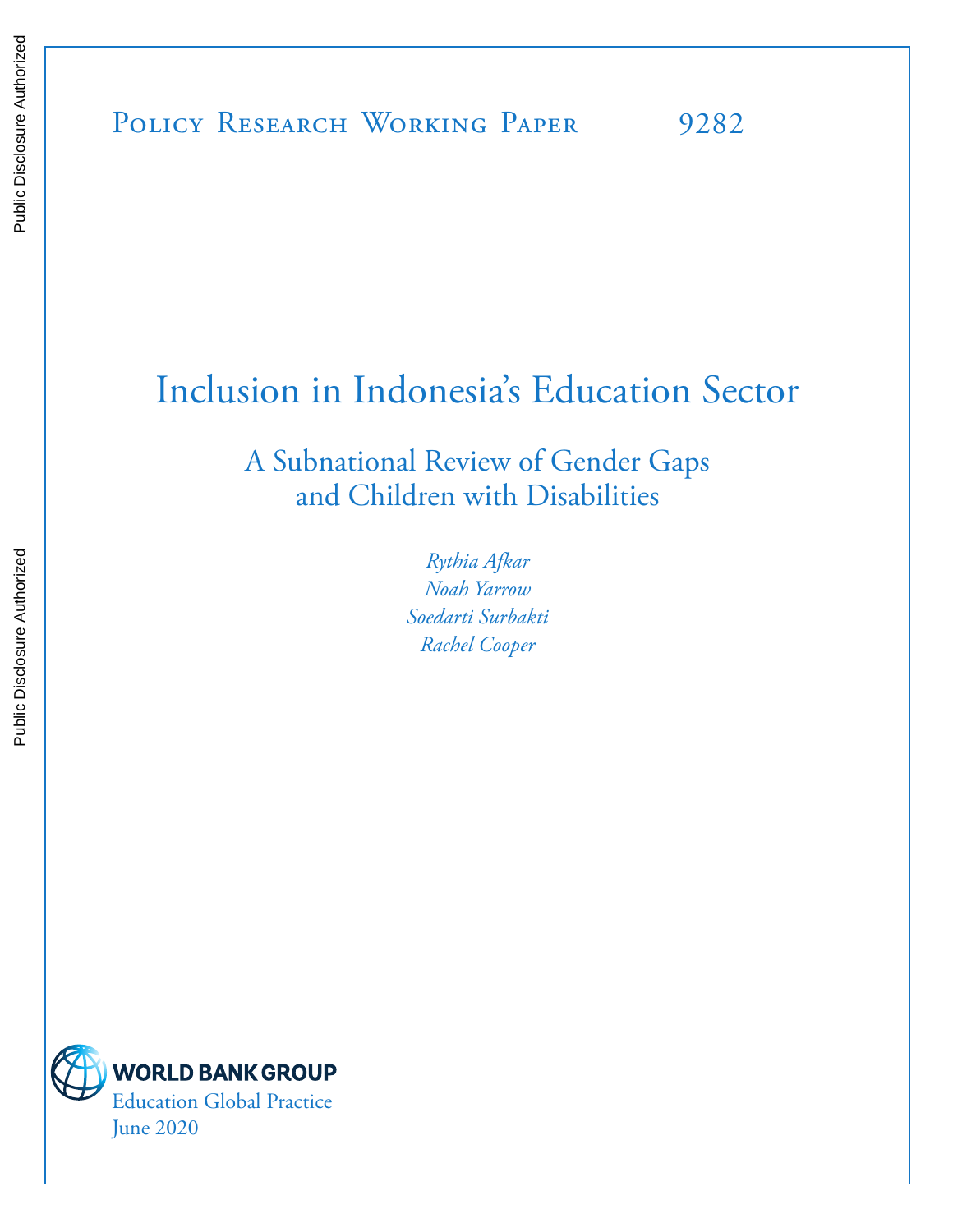### **Abstract**

This study seeks to examine gender gaps and disability issues in education in Indonesia, and to suggest policy actions as well as future analytical and operational work to address these differences. Field visits were conducted to uncover drivers of gender differences, as well as issues of social inclusion, and to explore policy approaches to improve learning outcomes and educational achievement for all children. Secondary data analysis shows that Indonesia has demonstrated great progress on gender parity in education; however, the national averages mask important

variations at the subnational level, including variations of significant male and female disadvantage between and within provinces. Women are still underrepresented in school and government leadership positions, as well as the workforce overall. Despite women making up the majority of the teaching workforce, men dominate the management and leadership roles in schools. The study also reveals significant challenges and offers policy recommendations to ensure inclusivity in education for children with disabilities.

This paper is a product of the Education Global Practice with support from the Australian Government. It is part of a larger effort by the World Bank to provide open access to its research and make a contribution to development policy discussions around the world. Policy Research Working Papers are also posted on the Web at http://www.worldbank.org/ prwp. The authors may be contacted at rafkar@worldbank.org or nyarrow@worldbank.org.

*The Policy Research Working Paper Series disseminates the findings of work in progress to encourage the exchange of ideas about development*  issues. An objective of the series is to get the findings out quickly, even if the presentations are less than fully polished. The papers carry the *names of the authors and should be cited accordingly. The findings, interpretations, and conclusions expressed in this paper are entirely those of the authors. They do not necessarily represent the views of the International Bank for Reconstruction and Development/World Bank and its affiliated organizations, or those of the Executive Directors of the World Bank or the governments they represent.*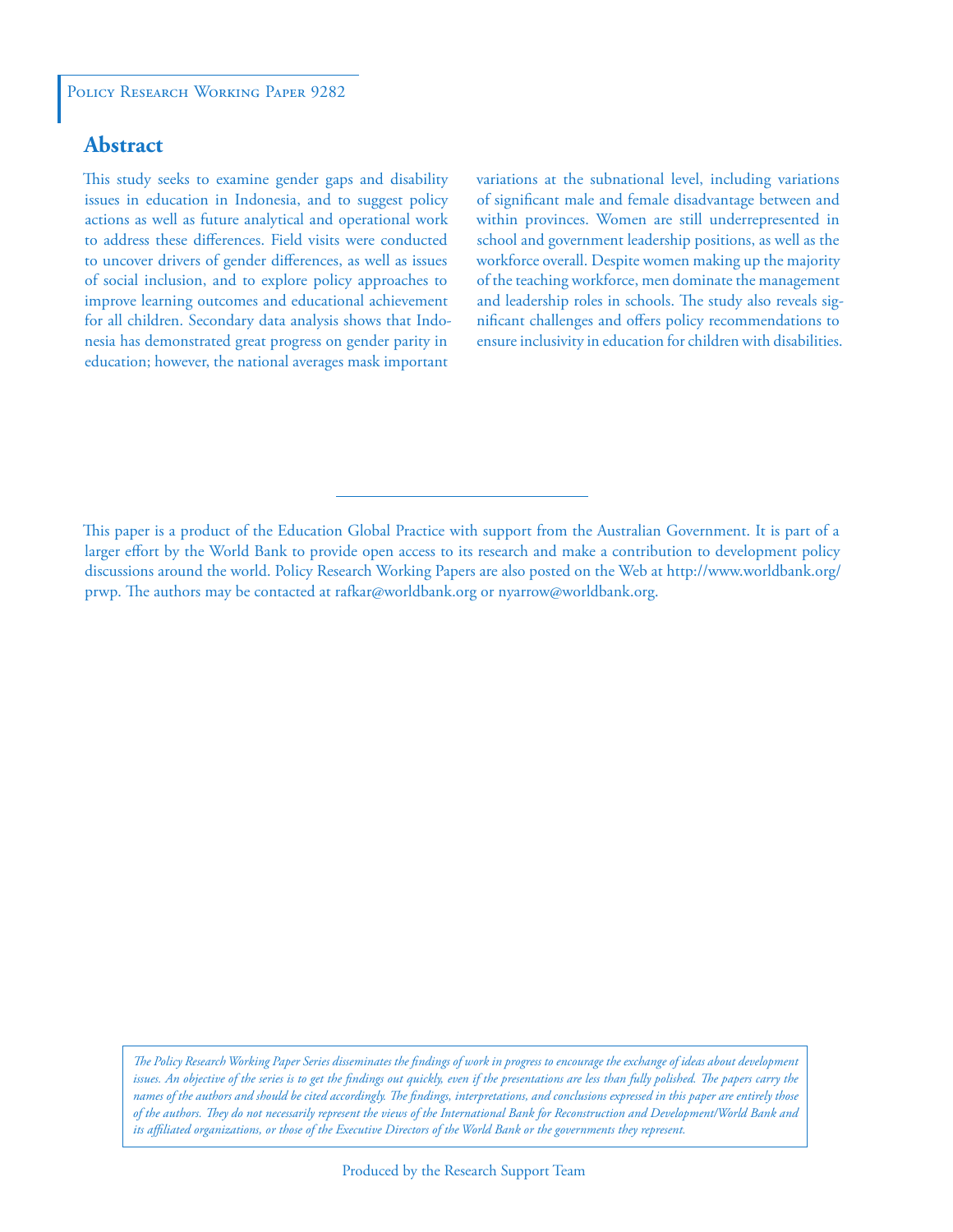# **Inclusion in Indonesia's Education Sector: A Subnational Review of Gender Gaps and Children with Disabilities**

Rythia Afkar, Noah Yarrow, Soedarti Surbakti, Rachel Cooper

*JEL codes*: I24, I25, J16

*Keywords*: gender gap, education, Indonesia, female labor force participation, disability

This paper is a product of the staff of The World Bank with external contributions. Funding for this research has been generously provided by the Australian Government, Department of Foreign Affairs and Trade, through the **Improving Dimensions of Teaching, Education Management and Learning** [Environment program](https://www.worldbank.org/en/country/indonesia/brief/improving-teaching-and-learning-in-indonesia) (ID-TEMAN). We thank the UNICEF team in Jakarta for providing input and comments, and Alexander Michael Tjahjadi for excellent research assistance.

The authors can be contacted at [rafkar@worldbank.org](mailto:rafkar@worldbank.org) (Rythia Afkar) and [nyarrow@worldbank.org](mailto:nyarrow@worldbank.org) (Noah Yarrow).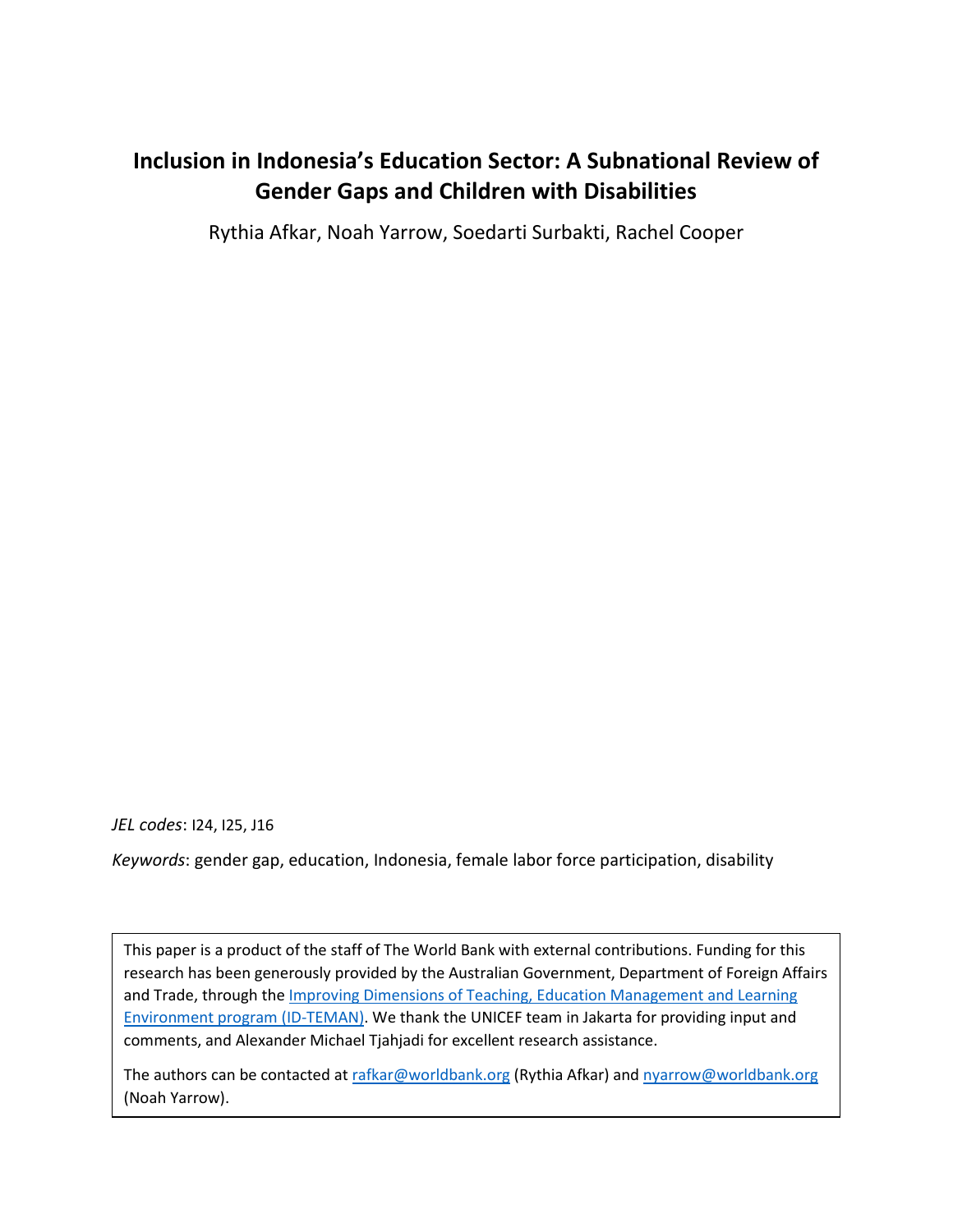# 1. Introduction

*"The population of Indonesia has reached around 260 million people, half of which are female. There is tremendous potential from their economic participation, in addition to their strategic role within the family,"* Sri Mulyani Indrawati (Minister of Finance, Indonesia) and Retno Marsudi (Minister of External Affairs, Indonesia). November 7, 20[1](#page-3-0)7.<sup>1</sup>

Indonesia is home to [2](#page-3-1)60 million people<sup>2</sup> spread over thousands of islands and has made considerable progress toward gender equality over the past decade, with improved rates of literacy, school enrollment and employment, and policies enacted to pave the way for a more **gender-equitable society.** [3](#page-3-2) In the 1970s, the GPI (Gender Parity Index) for school enrollment rates for children 7-12 years old was 0.89, signaling a significant disparity in favor of males.<sup>[4](#page-3-3)</sup> The gap was even wider in older children, with the GPI for school enrollment rates of 13-15 year-olds and 16-18 year-olds at 0.78 and 0.55, respectively, showing a strong female disadvantage. However, by 2019, progress toward gender parity in education participation had been achieved at the national level, with a GPI of 1.00 for school enrollment rates of 7- 12-year-olds. The ratios for 13-15-year-olds and 16-18-year-olds have now shifted to a slight female advantage, with a GPI of 1.02 and 1.03, respectively. Policies and national targets have helped to achieve greater gender equity in education, including Presidential Decree No. 9/2000 on Gender Mainstreaming in the National Development Planning and Programming; the strategic plans of MoEC (Ministry of Education and Culture) and MoRA (Ministry of Religious Affairs), the two main ministries in the education sector, and RPJMN (Rencana Pembangunan Jangka Menengah Nasional/National Medium Term Development Plan).

Despite the massive expansion of school enrollment, Indonesia still faces challenges in its human capital development. The World Bank's Human Capital Index (HCI) utilizes health and education indicators to measure the amount of human capital a child born today can expect to attain by the age of 18, ranking Indonesia 87 of 157 countries with a 2018 score of 0.53. This means that a child born in Indonesia today will be 53 percent as productive when she grows up as she could be if she enjoyed complete education and full health. While Indonesia's overall score is higher than the average of lower-middle-income countries (0.48), its score still falls behind the global and East Asia Pacific (EAP) averages, at 0.57 and 0.61, respectively.<sup>[5](#page-3-4)</sup> Across the five indicators that comprise the 2018 HCI, scores for girls are higher than for boys, with girls achieving an HCI of 0.55 compared with 0.52 for boys. With regard to education, girls' learning-adjusted years of school is 8.1 compared with 7.8 for boys, demonstrating a pervasive female advantage when it comes to education in Indonesia; expected years of school and harmonized test scores are also higher for girls.<sup>[6](#page-3-5)</sup>

<span id="page-3-0"></span><sup>1</sup> Sri Mulyani Indrawati and Marsudi, R. (2017). Girls' education and the future of a nation. World Bank: 3 November 2017. [http://blogs.worldbank.org/voices/girls-education-and-future-nation?CID=EDU\\_TT\\_Education\\_EN\\_EXT](http://blogs.worldbank.org/voices/girls-education-and-future-nation?CID=EDU_TT_Education_EN_EXT)

<span id="page-3-1"></span><sup>&</sup>lt;sup>2</sup> World Bank (2018). Population, total[: https://data.worldbank.org/indicator/SP.POP.TOTL](https://data.worldbank.org/indicator/SP.POP.TOTL)

<span id="page-3-2"></span><sup>3</sup> The 1945 Constitution of Indonesia; Education Law No. 20/2003; Presidential Decree No. 9/2000 on Gender Mainstreaming in the National Development Planning and Programming; National Education System Law No. 20/2000; Ministry of Home Affairs Regulation No. 15/2008; Ministry of Education Regulation No. 84/2008; National Medium-Term Development Plan (RPJMN) 2010- 2014; MoEC and MoRA Medium-Term Education Strategic Development Plan, 2010-2014; MoEC National Gender Mainstreaming Working Group (Pokja Gender PUG).<br><sup>4</sup> GPI is a ratio of female to male values of a given indicator.

<span id="page-3-3"></span>

<span id="page-3-4"></span><sup>5</sup> [https://databank.worldbank.org/data/download/hci/HCI\\_2pager\\_IDN.pdf](https://databank.worldbank.org/data/download/hci/HCI_2pager_IDN.pdf)

<span id="page-3-5"></span><sup>6</sup> World Bank (2018). Human Capital Project[: http://www.worldbank.org/en/publication/human-capital](http://www.worldbank.org/en/publication/human-capital)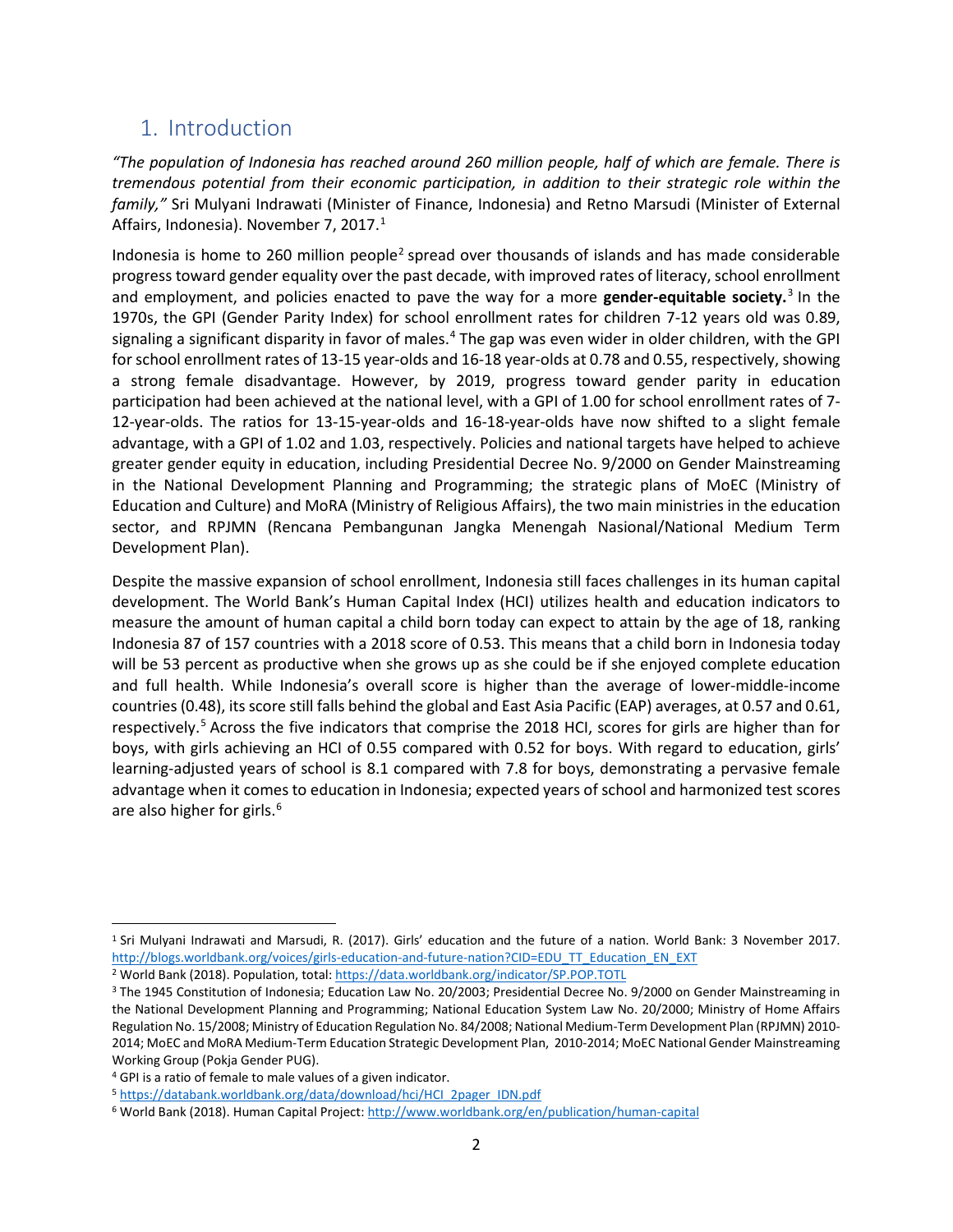| Component                         | <b>Boys</b> | Girls | Overall |
|-----------------------------------|-------------|-------|---------|
| HCI                               | 0.52        | 0.55  | 0.53    |
| Survival to Age 5                 | 0.97        | 0.98  | 0.97    |
| <b>Expected Years of School</b>   | 12.2        | 12.4  | 12.3    |
| <b>Harmonized Test Scores</b>     | 398         | 408   | 403     |
| Learning-adjusted Years of School | 7.8         | 8.1   | 7.9     |
| <b>Adult Survival Rate</b>        | 0.8         | 0.86  | 0.83    |
| Not Stunted Rate                  | 0.65        | 0.67  | 0.66    |
|                                   |             |       |         |

**Table 1. Indonesia Human Capital Index by gender (2018)**

Source: World Bank Human Capital Project

Globally, girls tend to do better than boys on international standardized tests of reading, including the Programme for International Student Assessment (PISA) (Stoet and Geary, PLOS ONE, March 2013). Indonesia is on-trend with this global statistic, with girls outperforming boys by a wide margin (Figure. 1).



**Figure 1. Trends in reading, PISA 2000-18, by gender**

Source: PISA, OECD, various years

In mathematics, boys' mean performance in OECD countries is on average five points higher than girls', and girls outperformed boys in science just by two score points (OECD 2019, PISA Insights and Interpretations). In Indonesia, however, girls scored higher than boys in mathematics by 10 score points, and girls outperformed boys in science by seven score points (OECD 2019, Indonesia Country Note). These gendered trendsin performance start early in Indonesia. Based on a sample of more than 10,000 children between the ages of 6 and 9 in rural Indonesia, a World Bank study found higher levels of cognitive skills for girls on language and mathematics test scores. For example, at age 6, girls on average have a significantly higher score than boys by 0.25 standard deviation in Bahasa Indonesia and 0.24 standard deviation in mathematics. The same study found that 8-year-old girls perform significantly better than boys in non-cognitive skills, with higher scores on the social competence (0.25 standard deviation) and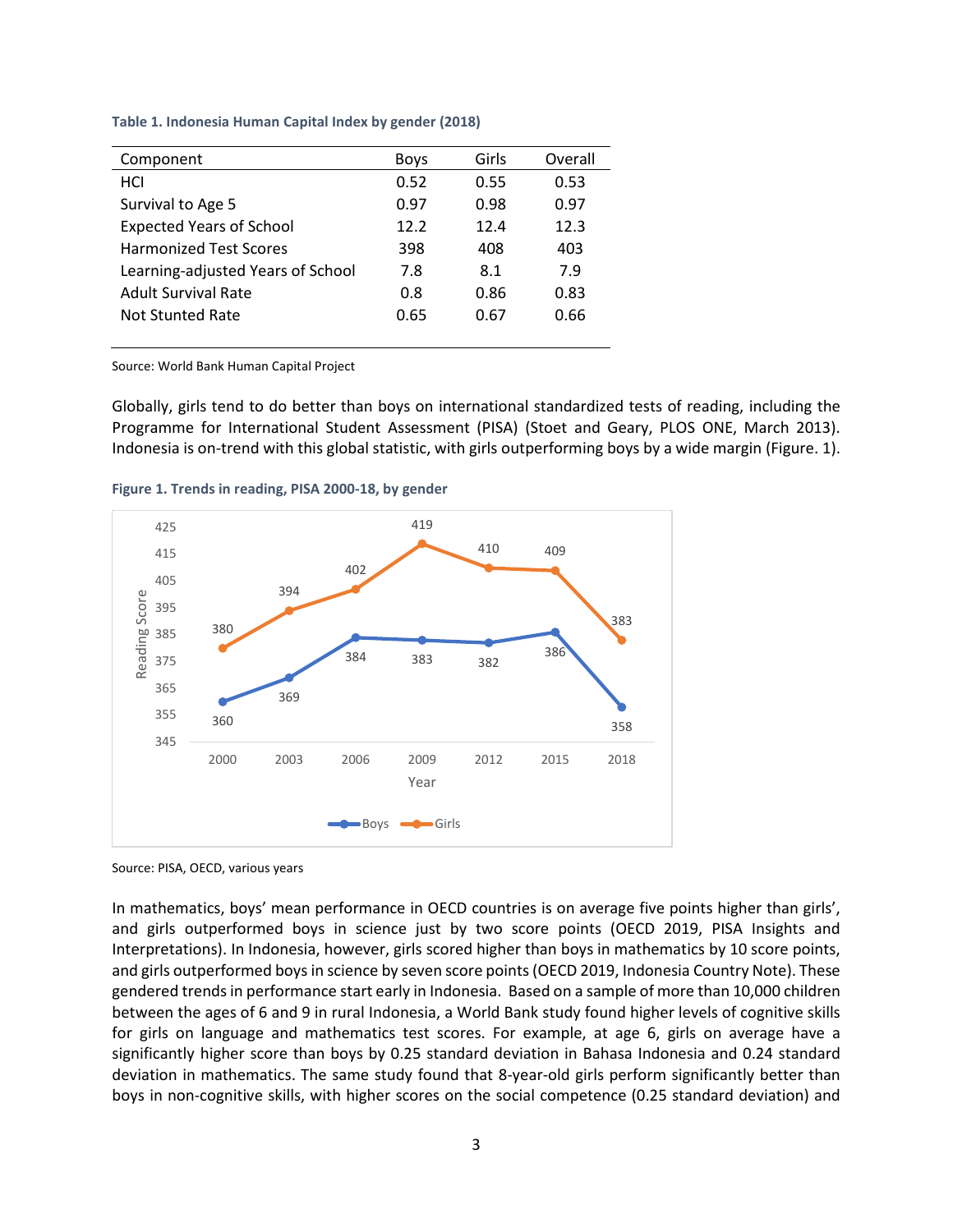emotional maturity domains (0.3 standard deviation) of the Early Development Instrument, a finding consistent with research from high-income countries (World Bank, 2016).

Despite the national trends of girls outperforming boys across the key metrics in schools, rates vary across the country in terms of both enrollment and performance. In Sukamara Regency, Central Kalimantan, for example, the GPI for the school enrollment rate of 16- to 18-year-olds is 1.56, showing a significant disadvantage of boys; the percentage of boys enrolled is 61 percent while the percentage of girls enrolled is 95 percent. Girls also face disadvantages in different regions, for example, in Probolinggo Regency, East Java, which has a GPI of 0.62, meaning that the percentage of boys enrolled is about one and a half times the percentage of girls.<sup>[7](#page-5-0)</sup>



**Figure 2. Gender Parity Index (GPI) based on School Participation Rate 16- to 18-year-olds across districts in East Java Province** 

Source: Susenas 2018, processed.

In response to data that show a high degree of variance in gender gaps in education in Indonesia, a team at the World Bank conducted a subnational research sample study to examine issues of gender gaps throughout the country and across different indicators, as well as issues related to students with disabilities. This study focuses primarily on the social inclusion issue of gender, while also referencing issues faced by children with disabilities—an issue that is garnering greater attention in Indonesia through the ratification of national policies, as well as international frameworks. [8](#page-5-1) Findings from field visits are coupled with reviews of the literature related to school enrollment, student achievement, early marriage, literacy, labor force participation, and other studies on gender and disability in Indonesia, to determine how national trends are exhibited at local levels and what gaps in gender equality are masked by the national figures.

<span id="page-5-0"></span><sup>7</sup> Calculated using Susenas 2018.

<span id="page-5-1"></span><sup>8</sup> Social inclusion is defined by the World Bank as "the process of improving the terms for individuals to take part in society" and "the process of improving the ability, opportunity, and dignity of people, disadvantaged on the basis of their identity, to take part in society" (World Bank, 2013; Inclusion Matters: The Foundation for Shared Prosperity).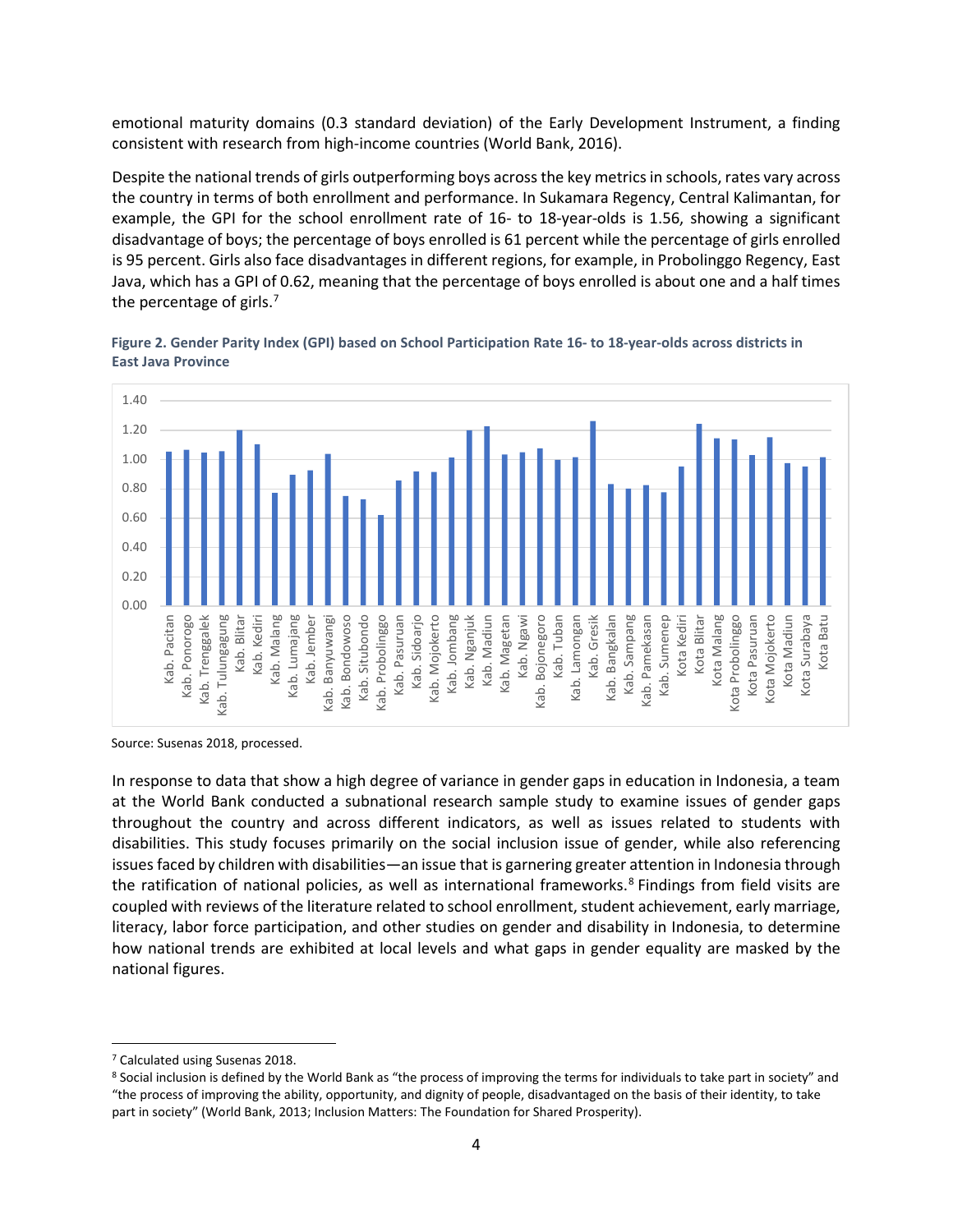The purpose of the study is to examine gender and inclusion differences in education, and to suggest policy actions as well as future analytical and operational work to address these differences.

# 2. Methodology

The research design for the study was informed by several sources of data. Data examination of the National Social-economic Household Survey (Susenas), the National Labor Force Survey (Sakernas), Dapodik, EMIS, and the 2010 Population Census was conducted to collect gender-disaggregated data on student enrollment rates, and the composition of teacher and administrative staff in the workforce, as well as disability information. This review and analysis of existing data sources allowed for the identification of areas of subnational gender variation in education attainment and other indicators.

Susenas collects data at the household and individual levels on many aspects of social and economic characteristics, such as: consumption, labor, health and other household variables. Sakernas is a survey that is specifically designed for labor data collection. Both Susenas and Sakernas are nationally representative surveys conducted by BPS (*Biro Pusat Statistik*/Central Bureau of Statistics) and used by the government for national planning documents. The population census, also conducted by BPS, records the number, composition, distribution, and selected characteristics of the population with national coverage.

Administrative data used in this study is the MoEC's Dapodik and the MoRA's EMIS. Dapodik records selfreported information on: (i) school-level data (public-private, ownership status, establishment date, accreditation status, availability of Internet, the number of school facilities and their condition); (ii) student-level data (sex, learning groups, parents' information); and (iii) teacher-level data (sex, employment status, certification status, education qualification). EMIS records data on Islamic schools under the MoRA, including: number of students (data available by grade depending on the published year), number and condition (good, mild-/medium-/heavy- damaged) of school facilities such as classrooms, library, laboratories (computer, science, language), ownership status (public/private), and official instructional hours. Data reliability of Dapodik and EMIS is still an issue due to large variation in school operators' competency in managing the data system and the lack of a verification mechanism. Nevertheless, local governments use Dapodik and EMIS in their planning documents as well, because they are the only administrative data available at the school level.

Based on a desk review, districts were identified for a deeper dive to conduct the qualitative analysis to better understand gender gaps in education. Districts were selected based on existing gender gaps in enrollment at different levels of education, coupled with data on adult literacy rates, school completion rates and reports on child marriage. Field visits were conducted to selected districts in two provinces to uncover drivers of gender differences, as well as issues of social inclusion, and to explore policy approaches to improve learning outcomes and educational achievement for all children. Interviews were held with local government education officers, MoRA provincial-level and district-level education officers, and school and *madrasah* principals. During school and *madrasah* visits, focus group discussions were held with supervisors, teachers, parents and students. Interviews were also held with several MoEC and MoRA officials in the central government, as well as an official from the Ministry of Women's Empowerment and Child Protection (MoWECP).

There were some limitations that impacted the district selection for field visits. A number of provinces were off limits due to natural disasters, such as the earthquake and tsunami in Sulawesi, and areas that were difficult to reach, such as Nusa Tenggara and Papua. With these constraints in mind, the provinces of East Java and South Kalimantan were selected.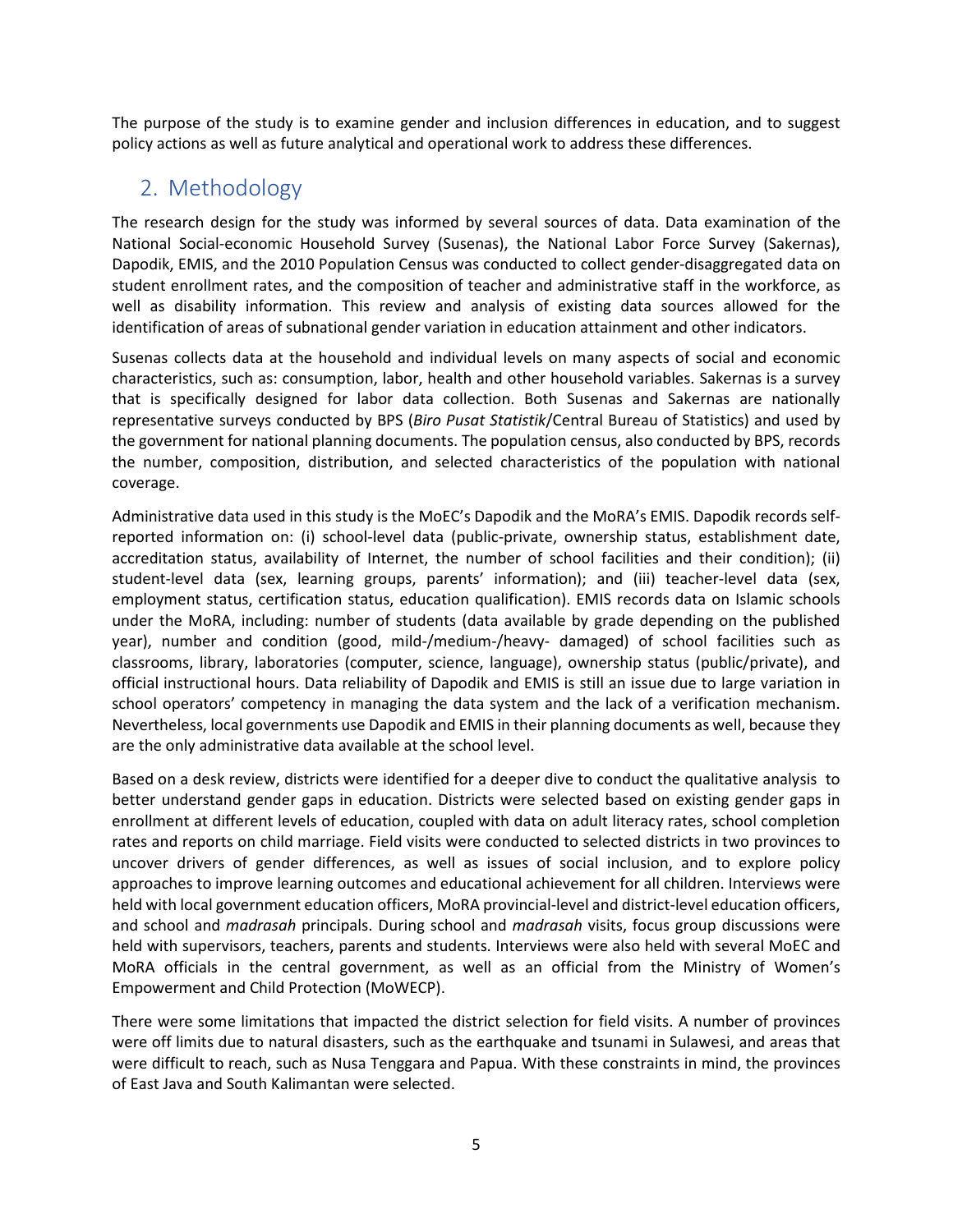## 2.1. Characteristics of Selected Districts

| Gender<br>Parity<br>Index (GPI)<br>for: | Education<br>Level | National | East Java<br>Province | Bangkalan<br>District | Sampang<br>District | South<br>Kalimantan<br>Province | Banjar Baru<br><b>District</b> | Banjarmasin<br><b>District</b> |
|-----------------------------------------|--------------------|----------|-----------------------|-----------------------|---------------------|---------------------------------|--------------------------------|--------------------------------|
| Net<br>Enrollment                       | Primary            | 0.99     | 0.99                  | 1.00                  | 0.98                | 0.98                            | 0.97                           | 0.96                           |
| Rates (NER)                             | Jr. Secondary      | 1.01     | 1.00                  | 0.79                  | 0.89                | 1.01                            | 1.14                           | 1.10                           |
|                                         | Sr. Secondary      | 1.03     | 1.00                  | 0.97                  | 1.05                | 1.02                            | 0.82                           | 0.80                           |
| Literacy                                |                    | 0.88     | 0.81                  | 0.75                  | 0.76                | 0.93                            | 0.96                           | 0.97                           |
| rates (ages                             |                    |          |                       |                       |                     |                                 |                                |                                |
| $50+$                                   |                    |          |                       |                       |                     |                                 |                                |                                |

#### Table 2: Gender Parity Index for Net Enrollment Rates and Literacy Rates

*Notes: GPI is a ratio of female to male values of a given indicator. GPI for NER is a ratio of female NER to male NER. GPI for literacy is a ratio of female literacy rates to male literacy rates.* Source: Susenas 2018.

#### *Province 1: East Java*

The province of East Java is located on the eastern most end of the island of Java and includes the island of Madura. The population of the province is about 39.3 million people, representing 15 percent of Indonesia's total population. The population sex ratio is 97.5, showing a higher population of females to males. <sup>[9](#page-7-0)</sup> The province's early marriage rate—a measure of marriage before 18 years of age—is 24.5 percent, meaning that around one-fourth of ever-married women aged 20-24 married before 18 years of age, and the province is ranked 14 of 33 provinces in terms of the prevalence of early marriage (UNICEF, 2016). The national average for early marriage is 23 percent. The average GPI for NERs at primary up to senior secondary school is 1.01. While the literacy<sup>[10](#page-7-1)</sup> gap is insignificant for the younger generation, the gap in favor of males for older population is nearly 17 percent, or 5 percent higher than the national average. This means that women aged 50 and older are on average 17 percent less literate than men in the same age group.

In terms of teaching staff, there are about 40,000 more female teachers than male teachers at the primary level, while there are about equal numbers of female and male teachers at the junior secondary and senior secondary levels.<sup>[11](#page-7-2)</sup> In terms of school principals, there are only 8,900 female principals, or 32 percent of total principals in East Java.

Two districts in East Java were selected for visits for this study, namely Bangkalan and Sampang, both of which are located on the island of Madura, which was noted by several interviewees during field visits as an area of the country that has been "left behind" in education. In 2018, the average GPI for NERs in Bangkalan at senior secondary is 0.97 and, among the population aged 50 years and over, women are 24 percent less literate than men.<sup>[12](#page-7-3)</sup> In Sampang, the average GPI for NERs at the three different school levels is also 0.97, and there is a 15-percentage-point gender gap in literacy in the 50-years-and-over age group.

<span id="page-7-0"></span><sup>9</sup> BPS (2018). *Statistik Indonesia 2018*[: https://www.bps.go.id/publication/2018/07/03/5a963c1ea9b0fed6497d0845/statistik](https://www.bps.go.id/publication/2018/07/03/5a963c1ea9b0fed6497d0845/statistik-indonesia-2018.html)[indonesia-2018.html](https://www.bps.go.id/publication/2018/07/03/5a963c1ea9b0fed6497d0845/statistik-indonesia-2018.html)

<span id="page-7-1"></span><sup>&</sup>lt;sup>10</sup> Literacy rate is the percentage of population who can read and write simple sentences.

<span id="page-7-3"></span><span id="page-7-2"></span><sup>&</sup>lt;sup>11</sup> Overview of Education and Cultural Data 2017/18.<br><sup>12</sup> Susenas 2018.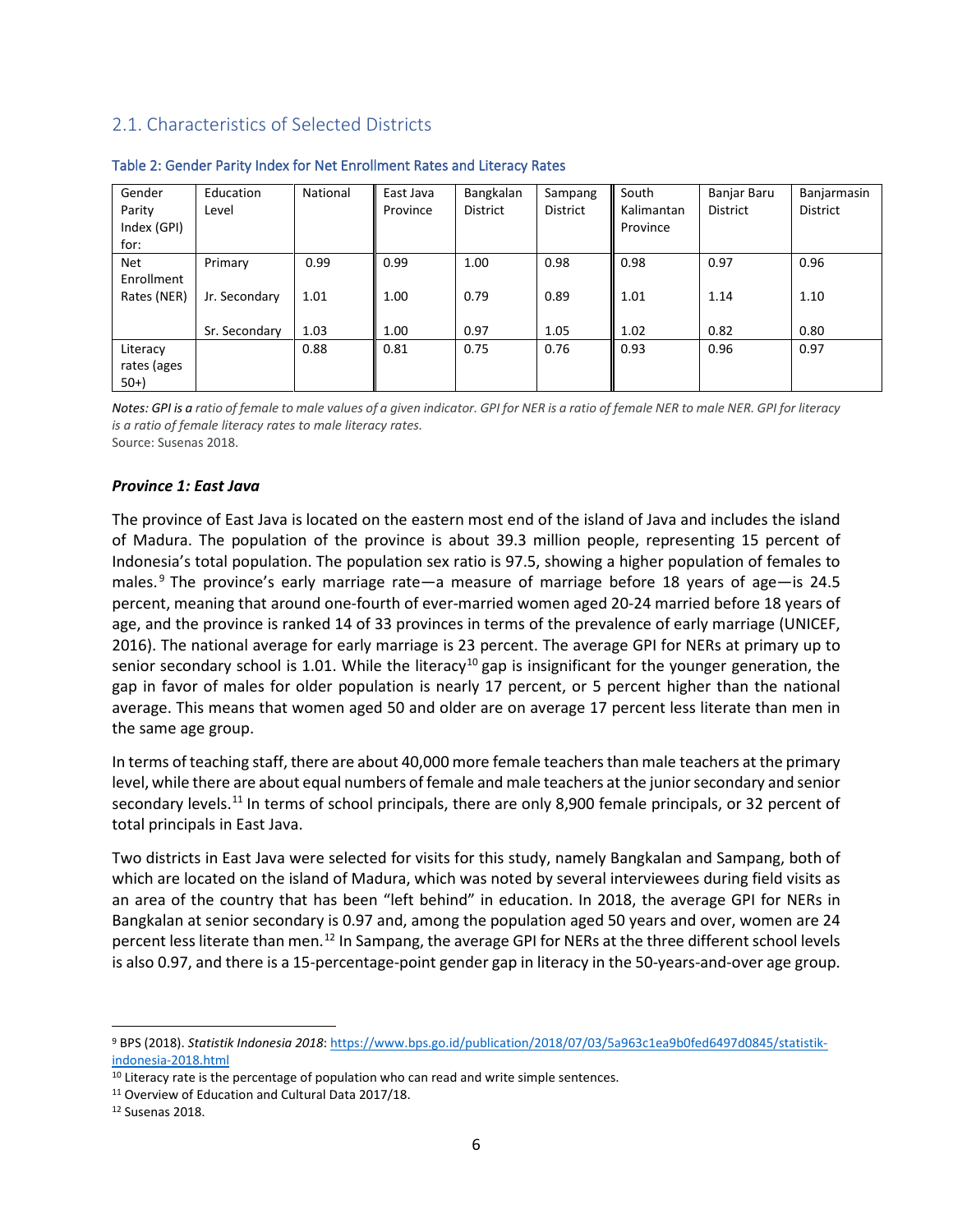#### *Province 2: South Kalimantan*

South Kalimantan, located in southern Borneo, has a population of 4.1 million people. There is a higher population of males than females, with a population sex ratio is of 102.9.<sup>[13](#page-8-0)</sup> Unlike East Java, South Kalimantan is located outside Java and is known as a migrant area; males often predominate in migrant areas as a share of the overall population, since men more commonly migrate for work. Data from the population census in 2010 show that the proportion of male migrants is 58 percent of total migrants. The average GPI for NERs at primary up to senior secondary is 0.99 and the literacy rate for males aged 50 years and above is 7.5 percentage points higher than for females in the same age group. At the primary, junior secondary and senior secondary levels there are more female than male teachers at every level, with about 8,000 more females at primary, 3,000 more at junior secondary and 1,000 more at senior secondary.<sup>[14](#page-8-1)</sup> Yet, only 27 percent of school principals are female. South Kalimantan has a child marriage rate of 33.7 percent (i.e., more than one-third of ever-married females aged 20-24 years), placing it fourth of 33 provinces (UNICEF, 2016).

Unlike Sampang and Bangkalan, which are in rural areas, two urban areas were selected for field visits for this study in South Kalimantan, namely Banjar Baru and Banjarmasin. The most recent data in 2018 show that the average GPI for NERs in Banjar Baru is 0.98.<sup>[15](#page-8-2)</sup> Unlike the national figure where the gender gap in literacy of the younger generation is insignificant, Banjar Baru is found to have a 2-percentage-point gender gap in literacy favoring females. For the older generation, the gender gap is lower than the national average, with a 3.09 percentage point gap favoring males.<sup>[16](#page-8-3)</sup> In Banjarmasin, the average GPI for NERs is 0.95 and there is a 0.4-percentage point gender gap in adult literacy favoring males for the young generation, while for the older generation the gap is nearly 2.74 percentage points favoring males.

# 3. Findings

We use administrative, survey, and census data, and other studies to reveal several elements of gender disparity and issues of social inclusion; combined with data gathered from the field visits to East Java and South Kalimantan.

# 3.1. Gender Disparity in School Participation

Nationally, Indonesia has achieved gender parity in school participation. There is gender parity for Net Enrollment Rate (NER) at primary level (1.00). Then the gender parity index (GPI) for NER increases with each level of education, so that at senior secondary the GPI for NERs is 1.03 and at tertiary it is 1.15, showing that, relative to the school-age populations for males and females, a higher proportion of school-age females are in school than school-age males.<sup>[17](#page-8-4)</sup>

The significant improvement in school participation has been accumulatively contributed by various government programs in the past decades. The national educational development program started in 1948 with the 'alleviation of illiteracy' program. The second stage was launched in 1973 through the presidential instruction on elementary school development assistance (locally known by the *SD Inpres Program*). Afterward, the 6-year compulsory education program (*Wajar*) was launched in 1984, which was then followed by the 9-year compulsory education program in 1984, and currently the government is

<span id="page-8-1"></span><span id="page-8-0"></span><sup>&</sup>lt;sup>13</sup> BPS (2018).<br><sup>14</sup> Overview of Education and Cultural Data 2017/18.<br><sup>15</sup> Susenas 2018.

<span id="page-8-3"></span><span id="page-8-2"></span><sup>16</sup> Susenas 2018.

<span id="page-8-4"></span><sup>17</sup> Susenas 2018.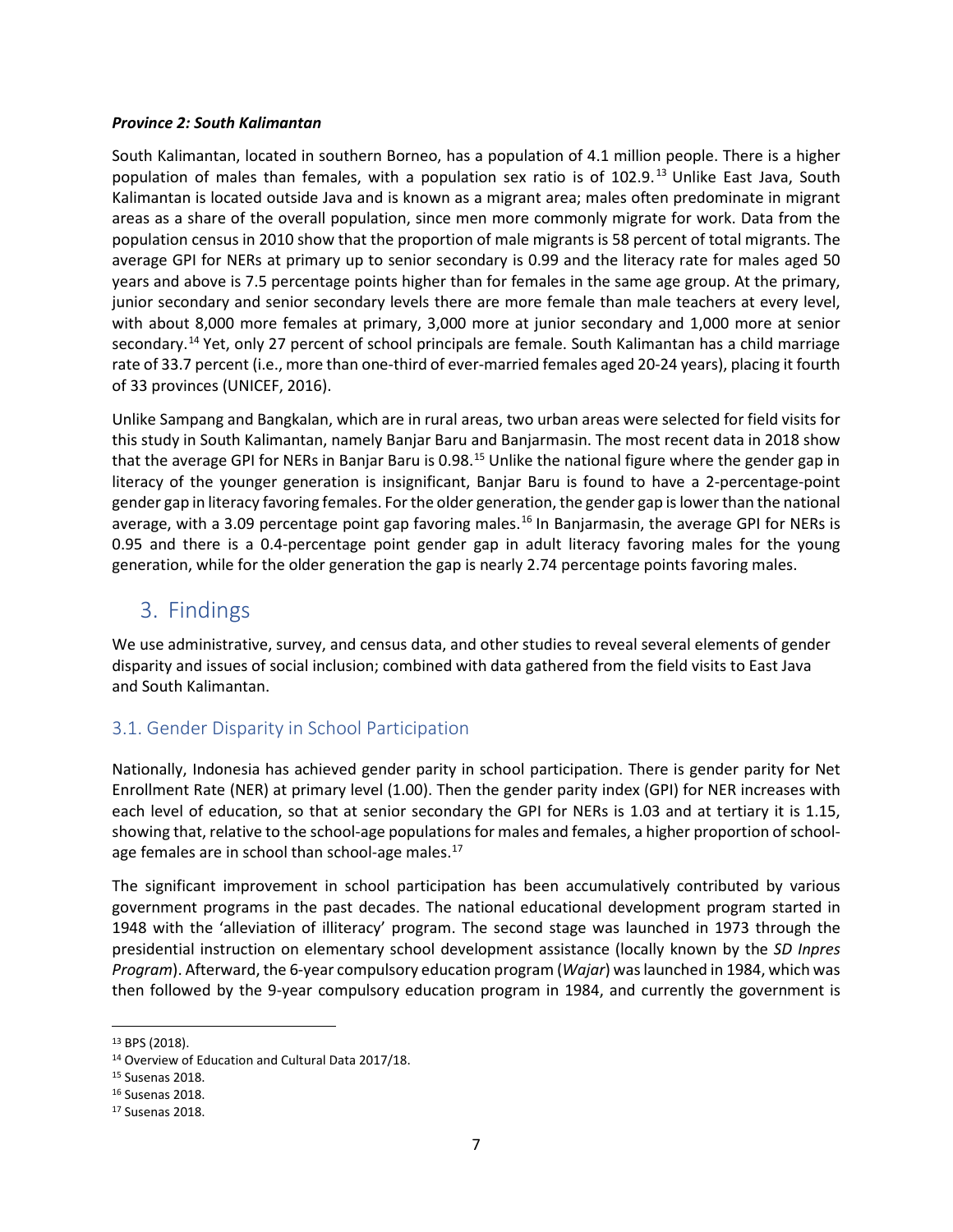aiming to implement its 12-year compulsory education program. Of all these initiatives, the most beneficial program in terms of improving school participation was the *SD Inpres Program*. The *SD Inpres Program* started with the construction of thousands of new elementary schools. Through this program, elementary schools had to be built in every village to help children to go to school. In the period 1973-83, using *Inpres* funding, 136,140 new schools were built, 570,000 schools were renovated, and 697,180 teachers were assigned (Tilaar, 2015). Based on the results of various Population Census, this effort increased school participation for children aged 7-12 during the period 1971-81 by 20 percentage points, or up to around 81 percent. Gelander (2012) found that *SD Inpres program* exposure significantly increased schooling both for men and for women, but women benefitted more from the program than men.

At the national level, the GPI in school participation conveys that there is no gender disparity in favor of males, but sub-nationally there is considerable variation in gender disparity, with girls at a disadvantage in many districts and boys at a disadvantage in others. This condition holds across all education levels. For example, Kotamobagu has a GPI for the NER at primary level of 1.15, which indicates that enrollment favors females. Meanwhile, in Central Buton, West Sulawesi, the GPI for the same category is 0.8, which indicates the gender parity favors males. At junior secondary level, Wonosobo, Central Java, has a significant gender gap, with the NER for females at 85 percent, while the NER for males is 64 percent. However, we find the reverse pattern in Wajo, South Sulawesi, with the NER at junior secondary for females at only 46 percent, while the NER for males is 72 percent.<sup>[18](#page-9-0)</sup> These magnitudes of variation are also observed at senior secondary and higher education levels in districts across the country. However, it is important to note that the availability of a senior secondary school and a university in a district/city could influence the enrollment rates at the respective level.

In some communities in Indonesia, cultural norms dictate that a woman's place is confined to the home, while the role of men is to be the main breadwinner and head of the household. In these communities, girls may not have as equal opportunities as boys for schooling, particularly among poorer families (USAID, 2013). Daughters are sometimes perceived to be less valuable once educated because they will be part of their husband's family once married; this perception may lead some households to prefer to send their sons to schools, especially for poor households (Ihromi, 1995).

Interview results from field visits offer different explanations, including that parents may prefer to enroll their female children rather than their male children in pre-primary school, because girls are perceived to enjoy school more and have fewer behavioral challenges. For example, the staff of the Directorate General of Education in Banjarbaru, who also has children in school, suggested a few reasons why there are more girls in pre-primary in her district, noting that there are more girls in the population, girls like school more than boys, and girls tend to join playgroups before kindergarten at higher rates than boys. She also noted that it is possible that boys do not join kindergarten and go straight to primary. While the official age for entering primary school is 7 years of age, in many cases parents enroll their children of both genders at age 6, particularly if their child went to pre-primary or attended a play group. Parents also said they often enroll girls earlier in primary school because they are ready for school sooner than boys.<sup>[19](#page-9-1)</sup> Children who are enrolled before age 7 are categorized as early entrants (EE) in primary school. This group usually continues to be early entrants when they reach junior and senior secondary schools. Susenas data from 2011-15 show that the average EE rate is between 25.78 to 27.13 percent. These figures indicate that more than one-fourth of children are not accounted for in the NER calculation, which excludes children whose age does not match their expected grade. The more recent data in Susenas 2019 show that the EE rate for girls (22.03 percent) is more than 2 percentage points higher than for boys (19.78 percent). This

<span id="page-9-0"></span><sup>18</sup> Susenas, 2018.

<span id="page-9-1"></span><sup>&</sup>lt;sup>19</sup> In one school visited for this study, children were tested to determine if they are ready or mature enough to start school.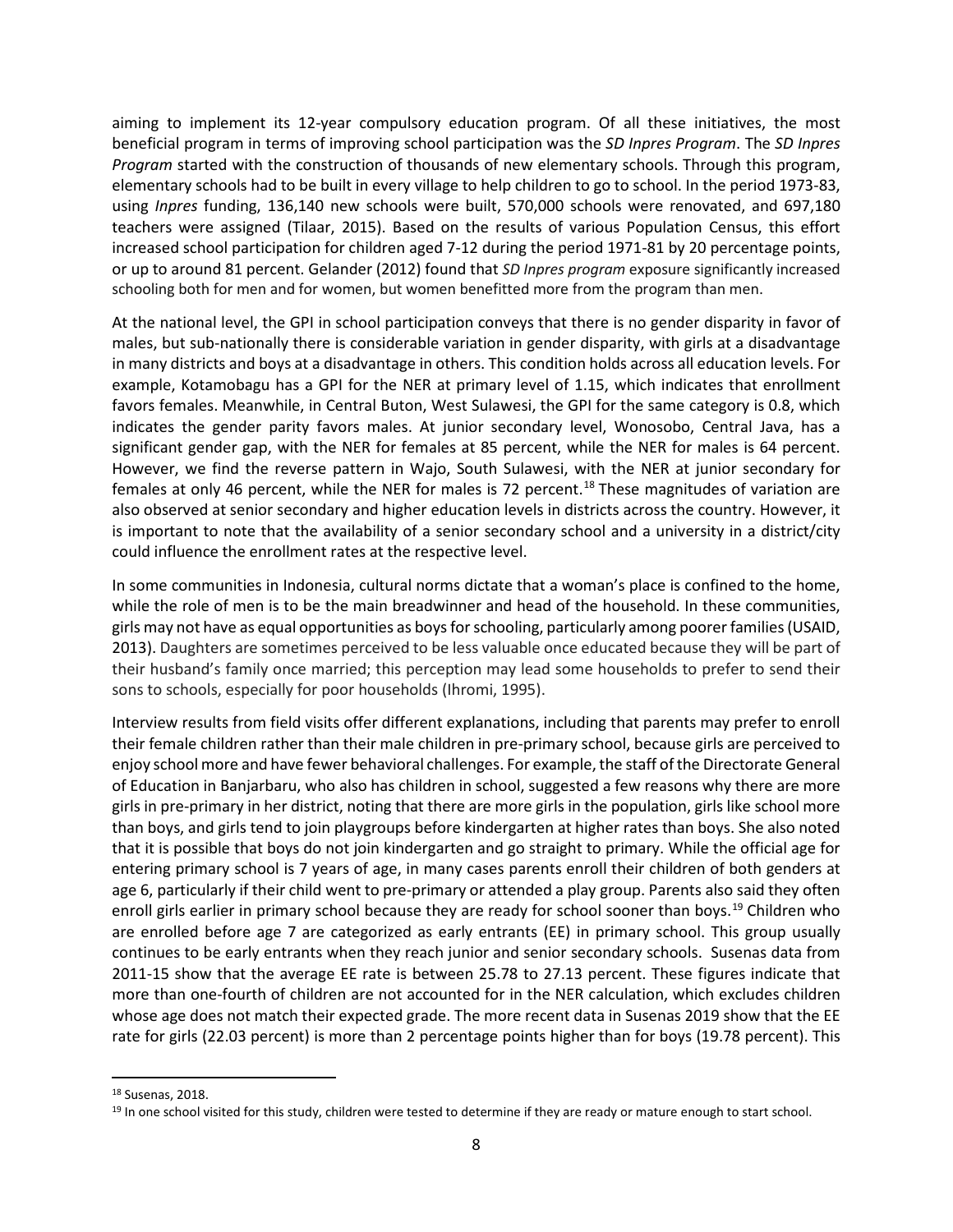suggests that more girls than boys are hidden as students in primary schools, as the official age group for the primary school students is 7-12. This is corroborated by the results of the field visits.

Many parents in the selected research districts also noted that they decided to send their daughters to *madrasah* following completion of primary school, and indeed in recent years *madrasah* have been opening more seats for girls. Again, this is reflected in the literature. Some studies have pointed to parents preferring to send their daughters to *madrasah* instead of public schools, given a preference for religious education and the ability of Islamic schools to provide values-based moral education to teach girls to become good mothers (Jackson & Parker, 2008).

For higher education (ages 19-24), the GPI for SER (School Enrollment Rate) at the national level has increased dramatically in recent decades. While the GPI in 1997 was 0.72, by 2007 it increased to 0.95. The GPI figure was about 1 from 2012 to 2014, and then stabilized above 1 during the 2015-19 period. Currently, female participation in higher education remains higher than male participation by 1 percentage point (Figure 3).



**Figure 3. Tertiary enrollment rate of population aged 19-24 by sex and Gender Parity Index**

Source: Susenas various years.

At the subnational level, the SER for ages 19-24 is largely influenced by the availability of universities in the respective areas. For example, compared with the districts of Bangkalan and Sampang, Banjar Baru and Banjarmasin have more universities, and thus the SER for ages 19-24 is higher. The figures are even higher than the national average (24.40), which may be a result of some in-migration for these tertiary services. The SERs for Banjarmasin and Banjar Baru in 2018 are 39.07 and 37.11, respectively. In contrast, the SERsin Bangkalan and Sampang are much lower, at 16.15 and 16.19, respectively. Except for Sampang, the GPIs for SER in selected districts and provinces are above 1, which means that the SER for this age group is higher for girls than boys.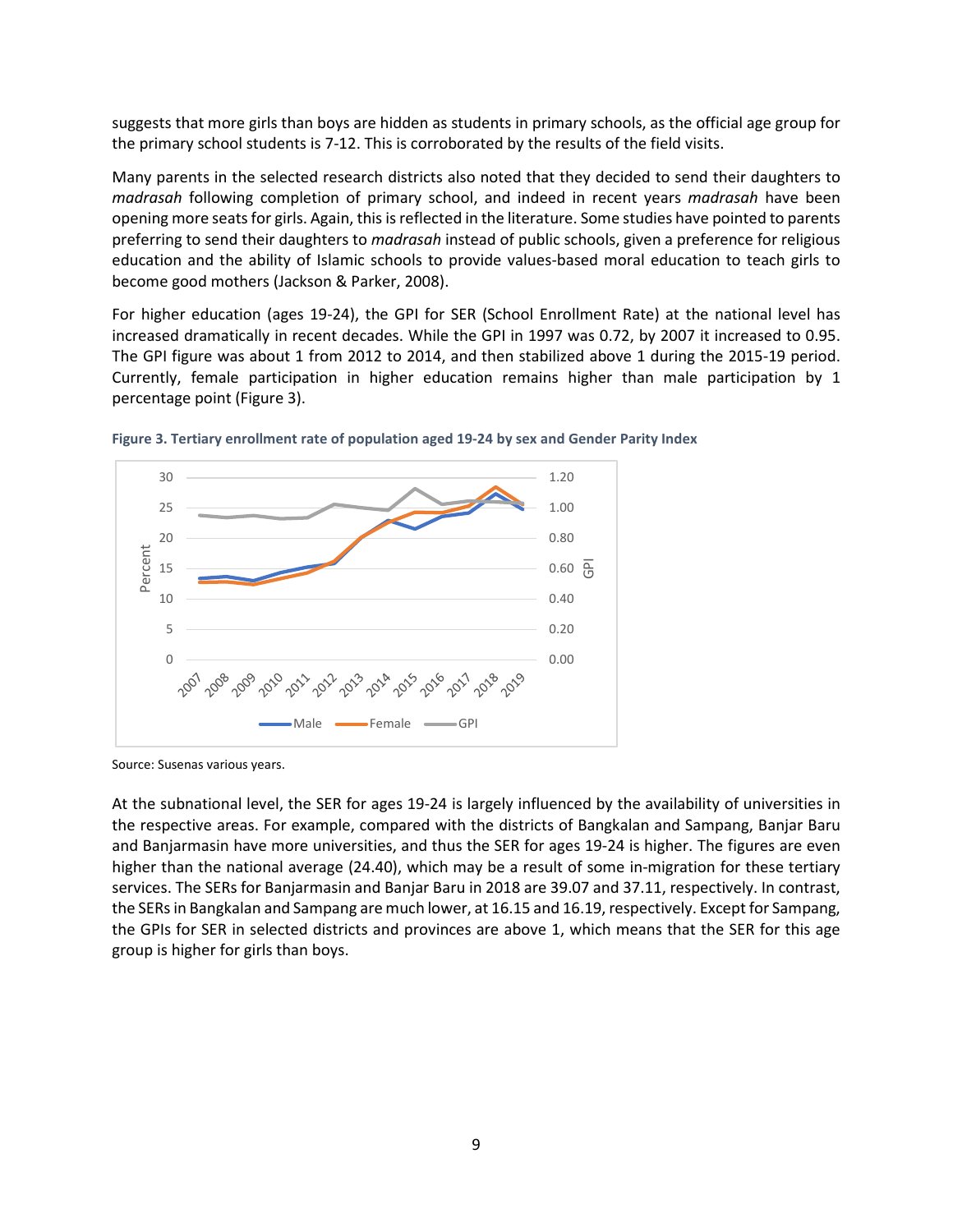### 3.2. Gender Disparity in Literacy and Student Performance

Gender parity can also be measured for literacy. In 2019, the GPI for the literacy rate for the population aged 5-50 years had a value of 1.00 at the national level, as well as at the province level for areas included in this study. The gender parity in literacy is also observed in the selected districts of Banjarmasin and Banjarbaru. However, the GPI for the literacy rate in the districts of Bangkalan and Sampang is slightly lower, at 0.97 and 0.94.<sup>[20](#page-11-0)</sup>

The situation for the population over age 50 nationally is different, as it does not reflect the advances in education in recent decades. The gender gap in literacy for this age group is about 11 percentage points in favor of males, which is far greater than those under 50, where the gender gap in favor of males is less than one percentage point. This higher level of inequality in the older population and almost-parity in the younger population indicates that advances in equity in education have expanded literacy for girls as explained in the previous section.

Reading proficiency is another proxy for foundational learning in other subjects. A new indicator, *Learning Poverty*, is defined as being unable to read and understand a short, age-appropriate text by age 10. The overall Learning poverty level in Indonesia is 35 percent which means 35 percent of Indonesian children at late primary age today are not proficient in reading, adjusted for the Out-of-School children. Learning poverty for girls (29.3 percent) is much lower than boys (41.4 percent), showing female advantage in reading proficiency.

On student performance, girls have slightly outperformed boys in all subjects tested in the national exam (*Ujian Nasional*, UN) for students from 2016 until 2018 for grade 9. The UN data show the differences in exam scores between girls and boys were largest for Indonesian language (*Bahasa Indonesia, 66.52 and 71.19*), followed by English (57.23 and 54.86) with average score differences of 4.67 and 2.37, respectively, of 100 points. The average scores for mathematics and science are generally low. Girls' average mathematics score in the past three years is 48.3, while the average score for boys is slightly lower at 46.9. Similar trends are also observed in science, where the average score difference between girls and boys is only 1.3 percentage points, with girls slightly outperforming boys. While variations of the score differences are observed at the local level, overall 96 percent of districts have similar trends in the past three years, where the average score for girls is higher than the average score for boys. In 2018, the highest score gap observed was in Bantul, where girls outperformed boys by 6.6 percentage points across all UN subjects.

On international assessments and in the classroom, girls similarly outperform boys in Indonesia. Following Indonesia's participation in the 2018 PISA, results showed that girls scored higher in all subjects, most significantly in reading. The average scores for Indonesian boys in math, science and reading, respectively, were 373, 392 and 358, while the respective scores for girls were 383, 399 and 383. $^{21}$  $^{21}$  $^{21}$  Results from the 2015 TIMSS showed that girls scored 10 percentage points higher than boys in mathematics and 8 percentage points higher in science (Mullis et. al, 2015).

<span id="page-11-0"></span><sup>20</sup> Susenas 2018.

<span id="page-11-1"></span><sup>21</sup> OECD Education GPS: Indonesia Student Performance (PISA 2015). <http://gpseducation.oecd.org/CountryProfile?primaryCountry=IDN&treshold=10&topic=PI>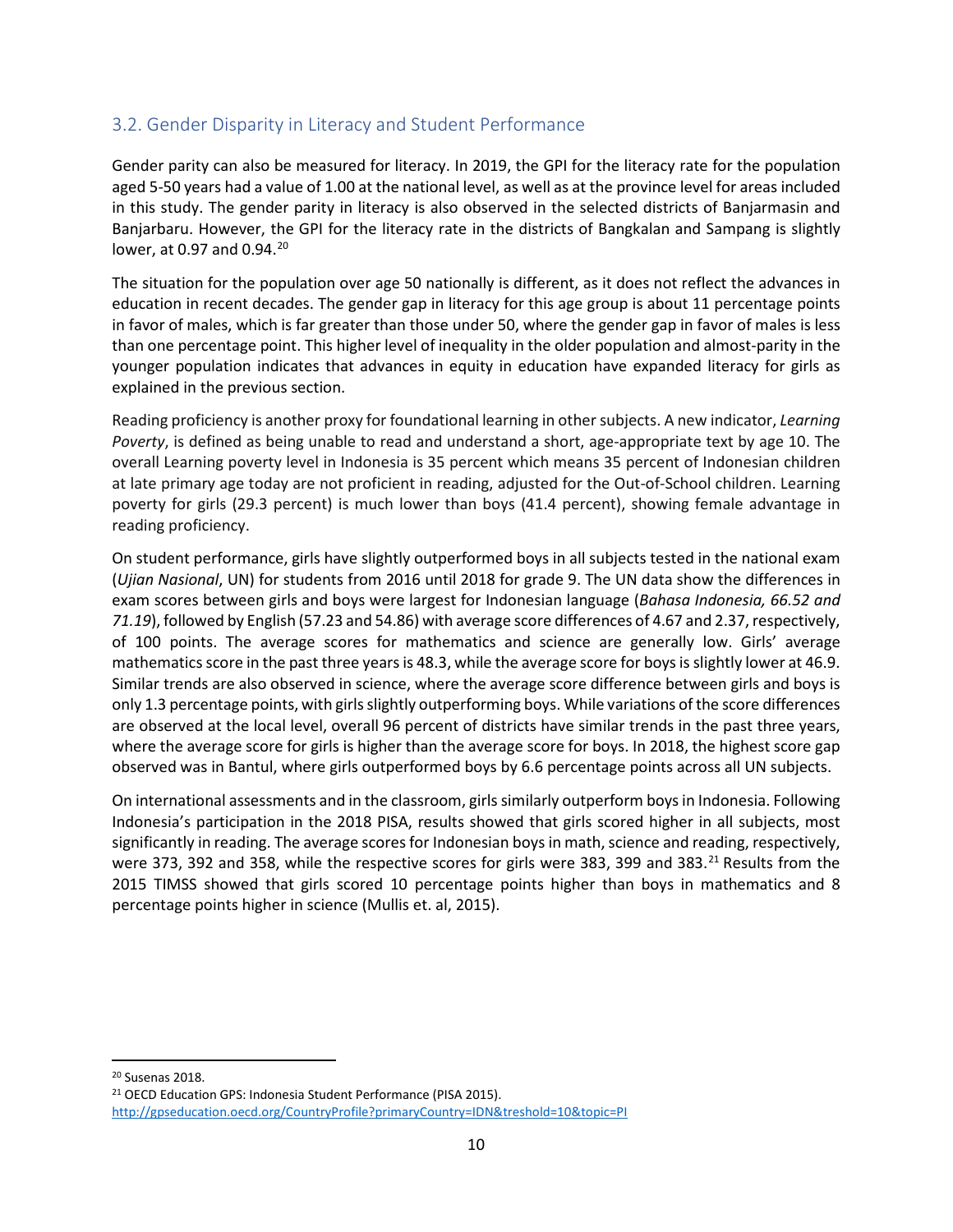#### **Figure 4. Indonesian PISA 2018 scores**





A World Bank study of 56,000 male and female grade 8 students on the islands of Sumatra and Java found that boys receive lower grades. Across all seven academic subjects, boys' grades are 2 to 3 percentage points lower than girls', which is equivalent to 0.34 to 0.55 standard deviation. The study found that girls not only have higher grades than boys, but that they have better grades all along the distribution. The survey also found that boys are more likely to miss school than girls, with 55 percent of boys reporting missing school at least one day a month, compared with 44 percent of girls (World Bank, 2018). As yet unpublished analyses from the study show that boys' lower grades and higher absenteeism rates are correlated with lower socioemotional skills, demotivating mindsets, and low perception of classroom environments.

Echoing the findings of the study noted above, during school visits for this study to East Java and South Kalimatan, principals, teachers and education officers who were interviewed reported that girls perform better than boys in most academic subjects, while boys tend to excel more in extra-curricular activities and sports. In many schools, girls perform better in STEM subjects in particular. In almost all schools, girls are said to be more diligent, mature and focused on their studies. At a senior secondary school in Surabaya that accepts students based on merit, the principal noted that more girls are accepted than boys due to better grades. The principal of a junior secondary school in Banjarmasin noted that girls perform better academically and that girls dominate the top 10 spots in every class. The principal suggested that this is because girls are more focused in their studies and are more willing to learn. At a junior secondary school in Sampang, several teachers noted that girls achieve higher grades across subjects, particularly those that are in the national exam (math, science, Indonesian and English). A district education officer in Banjarmasin noted that, at the junior secondary level, girls perform better in arts, sports, science, math, physics and social science. A district education officer in Banjarmasin, South Kalimantan, mentioned that boys tend to spend more time playing online games and are more likely to wake up late for school. Principals in Banjarmasin echoed the issue of boys playing sports and other activities rather than focusing on their studies.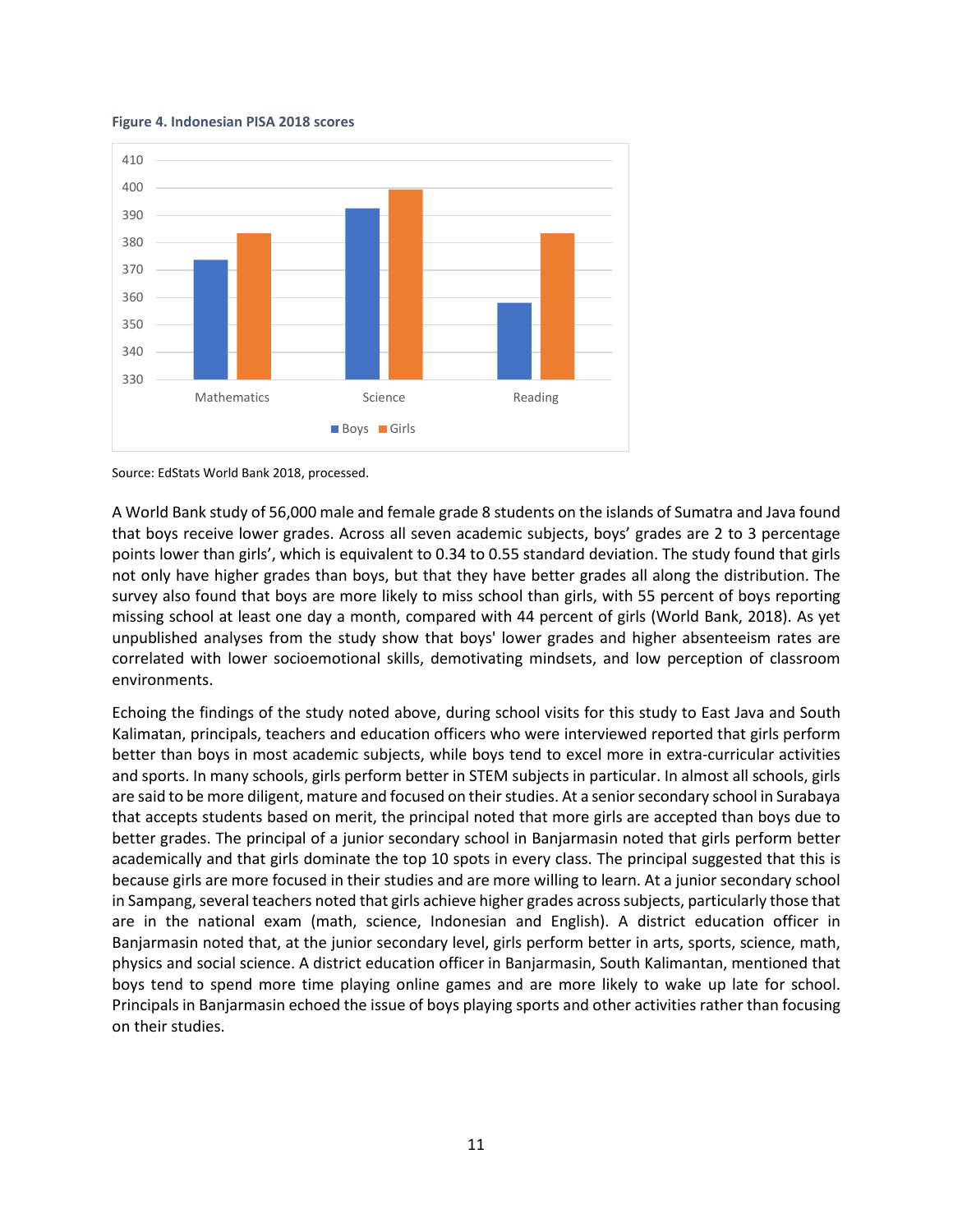#### Box 1. Wasted Potential—Indonesian women have higher levels of human capital, but work less, earn less, and are promoted less

Indonesia is currently failing to support the very segment of the population that has higher levels of human capital. While Indonesia's male labor force participation rate is 83.2 percent, for females the figure is at a dismal 51 percent.<sup>[22](#page-13-0)</sup> With only roughly half the female working population currently employed or seeking employment, this represents a significant loss of human capital potential for the country. Reasons for the low female participation rate in Indonesia include, among others, lack of childcare options and social norms. A World Bank study in 2017 found that Indonesian women in urban areas who live with elderly family members take up to two years after childbirth to return to work; for women without elderly family members, this period can be twice as long due to a lack of childcare options.<sup>[23](#page-13-1)</sup> Once women leave the workforce for an extended period of time, they may also experience more difficulties in returning.

Even when women in Indonesia do work, they are paid less than their male counterparts. In Indonesia, the gender wage gap exists with male wages being 20 to 25 percent higher than female wages (World Bank, forthcoming). Additionally, data from Sakernas 2017 show that there is a lack of gender parity in wages in six of the top nine job industries in Indonesia. Estimation shows that Indonesia could add US\$135 billion a year to annual GDP by 2025 in a best-in-region scenario with three drivers: i) higher female labor-force participation, ii) a higher share of women working full-time rather than part-time, and iii) more women working in higher productivity sectors such as manufacturing instead of agriculture (MGI, 2018).



#### **Figure 5. Gender Parity Index (GPI) for wages/salaries by main industries**

In the civil service, women comprise about 42 percent of civil service employees across 34 ministries. Echelon positions—the system by which career progression is measured, and the level of which indicates an individual's position of hierarchy in the civil service—comprise less than 7 percent and, of those positions, women held just 26 percent in 2016. Through interviews, it was learned that women are promoted less often and that women seek fewer opportunities for promotion. Women achieve lower scores in bidding processes for promotions and are less able to participate in training for higher echelon positions due to time constraints and responsibilities at home. Several women who were interviewed noted that there is a lack of adequate childcare facilities at district, provincial and ministry offices. Women and men both noted that some positions are targeted specifically for men and that men are seen as better leaders.

<span id="page-13-1"></span><span id="page-13-0"></span>The trend is no better in the legislative and judicative bodies. Law No. 10/2008 on General Elections, Article 8/1d, states that the list of parliament member candidates proposed to the General Election Committee should consist of at least 30 percent women. However, in the last legislative election, the percentage of women selected in the national parliament was still less than 20 percent. Since the members of the legislative are elected through a general election, the female candidates were not chosen because they did not garner enough votes.

Source: Sakernas, 2017.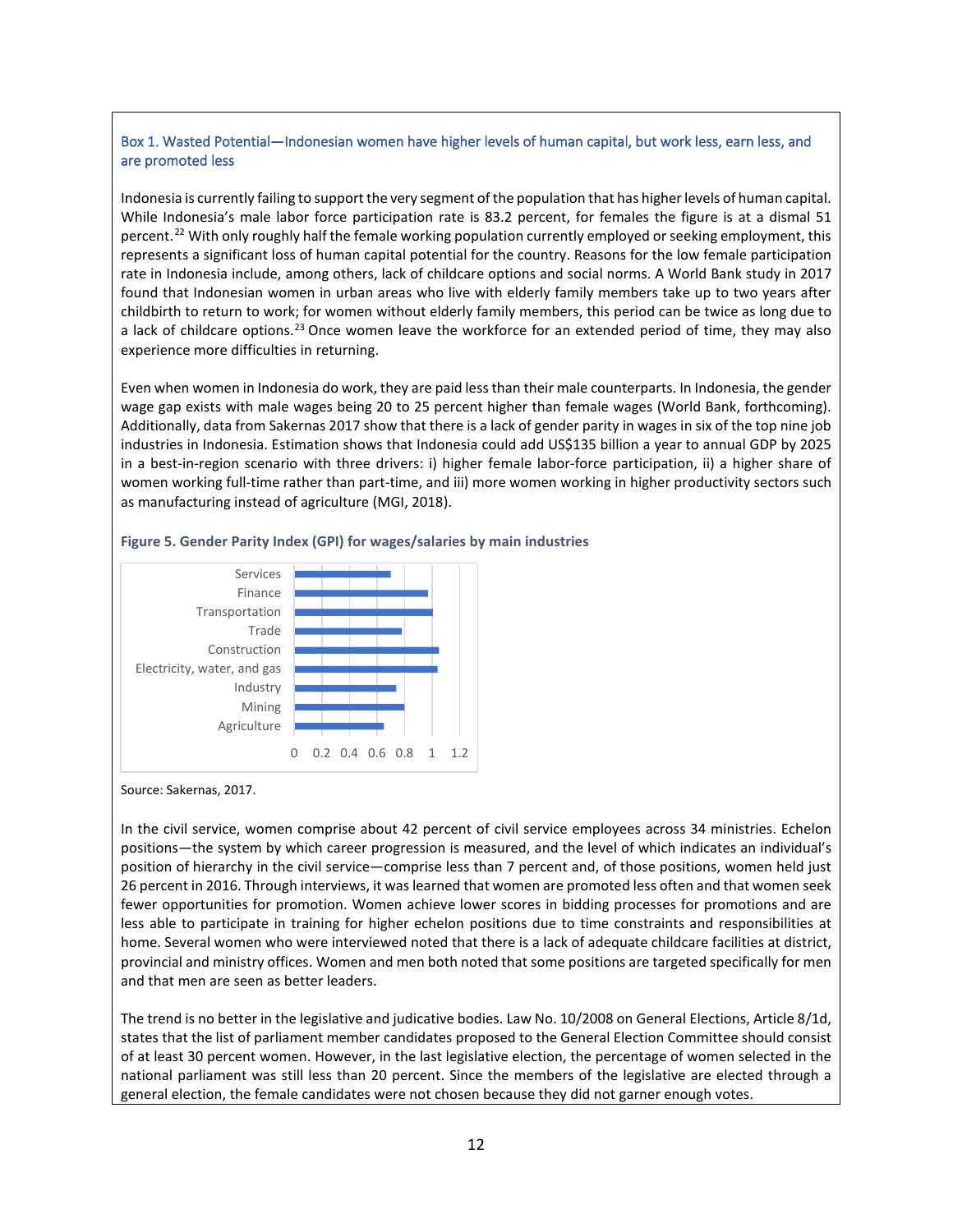#### Box 1. Wasted Potential—Indonesian women have higher levels of human capital, but work less, earn less, and promoted less (Contd.)

This could be caused by a cultural influence that posits that the holder of public office should be male. In judicative bodies, women representatives in high ranking officials in the Supreme Court and Constitutional Court are very few, at 8.5 percent and 11.11 percent, respectively. Women judges account for only 27 percent of judges.<sup>[24](#page-14-0)</sup>

To ensure that human capital in Indonesia is not wasted, policy makers must ensure that women continue to have the potential to develop their human capital by addressing the various issues that prevent women from participating in the labor force, including improving access to quality childcare and ensuring that women are compensated fairly for their labor, and have the same opportunity for career progression.

### 3.3. Gender Disparity in School Completion

The most recent national household survey (Susenas 2019) indicates that about 4.4 million children and adolescents aged 7-18 are out of school, despite large improvements in enrollment in prior decades. There are large socioeconomic and geographical disparities: adolescents of junior secondary school age from the poorest households are more than four times more likely to be out of school than those from the wealthiest households. Geographically, the out-of-school rates at the district and province levelsfor junior secondary age range from 1.2 percent in Riau to 22 percent in Papua. The current out-of-school population is concentrated among children with disabilities, working children, married children, children from poor families and children living in rural, remote areas. Based on qualitative data collected from the districts, boys often complete junior secondary level and then drop out to become migrant workers, as per regulations of the Ministry of Manpower that stipulate a minimum requirement of junior secondary school completion for some jobs.

Female out-of-school prevalence (1.7 percent) is slightly lower than male (2.2 percent). Nearly 2 percent of urban females and 1.2 percent of rural females aged 7-to-15-years-old had never attended school, compared with 1.1 percent of urban males and 1.9 percent of rural males. [25](#page-14-1) In terms of repetition, the rates are higher for boys at the primary level. In 2018, nearly 1.7 percent of boys repeated grades in primary school, compared with 0.9 percent of girls.<sup>[26](#page-14-2)</sup>

Despite pro-poor programs such as *Bantuan Operasional Sekolah* and *Program Indonesia Pintar (PIP)* that have been implemented to ensure students from poor households can access free basic education, poverty is still a key determinant of school enrollment in Indonesia (ACDP, 2013). There is a large gap between the value of the PIP and total reported out-of-pocket costs for households. Households report education expenditures at IDR 1.19, 1.67, and 1.91 million (US\$87, US\$122 and US\$139) for a single student in primary, junior secondary, or senior secondary school, respectively.<sup>[27](#page-14-3)</sup> However, PIP benefits

<sup>22</sup> Sakernas 2018.

<sup>23</sup> [http://documents.worldbank.org/curated/en/855851490958133680/Could-childcare-services-improve-women-s-labor](http://documents.worldbank.org/curated/en/855851490958133680/Could-childcare-services-improve-women-s-labor-market-outcomes-in-Indonesia)[market-outcomes-in-Indonesia](http://documents.worldbank.org/curated/en/855851490958133680/Could-childcare-services-improve-women-s-labor-market-outcomes-in-Indonesia)

<span id="page-14-0"></span><sup>24</sup> *Source:* BPS, Statistik Indonesia, 2017. *Note:* \*Figure from Judges is gathered from Berita MA (January 21, 2018) reported by Azizah [\(https://www.mahkamahagung.go.id/id/berita/2905/ketua-ma-hakim-perempuan-indonesia-memiliki-peran-penting](https://www.mahkamahagung.go.id/id/berita/2905/ketua-ma-hakim-perempuan-indonesia-memiliki-peran-penting-dalam-pembangunan-hukum-nasional)[dalam-pembangunan-hukum-nasional\)](https://www.mahkamahagung.go.id/id/berita/2905/ketua-ma-hakim-perempuan-indonesia-memiliki-peran-penting-dalam-pembangunan-hukum-nasional).

<span id="page-14-1"></span><sup>25</sup> Susenas, 2019.

<span id="page-14-2"></span><sup>&</sup>lt;sup>26</sup> Repetition rate is computed from student repeaters divided by total student last academic year. Source: Primary School Statistics 2017/18 and 2018/19.

<span id="page-14-3"></span><sup>27</sup> Susenas 2018 MSBP.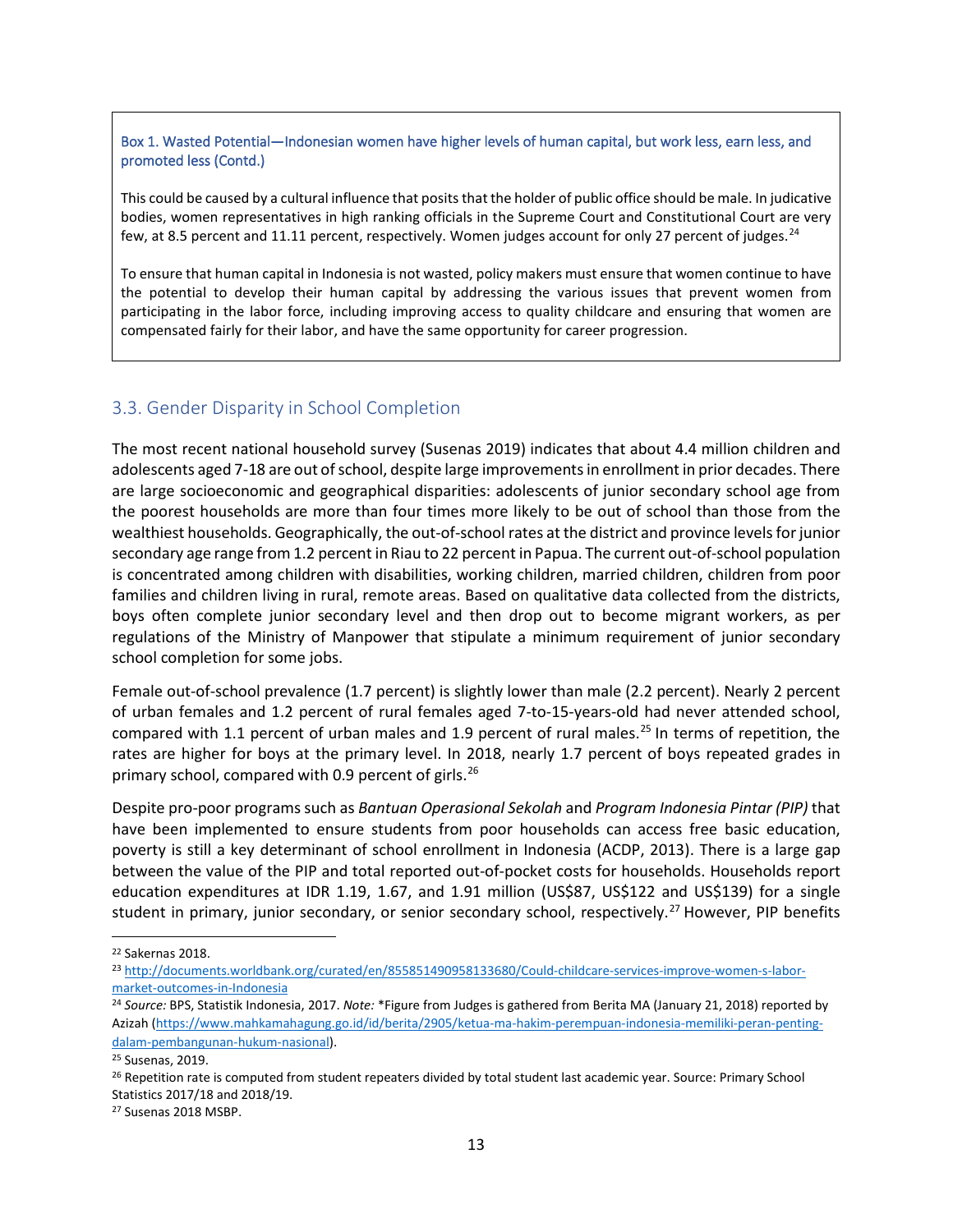remain unchanged since 2013<sup>[28](#page-15-0)</sup>; IDR 450,000, 750,000, and 1 million for each beneficiary at primary, junior secondary, and senior secondary level, respectively (World Bank, 2018). Poor households sometimes choose between sending their sons and daughters to school when resources are limited. Data from Susenas 2017 indicate that among households with out-of-school children, more than half of households with out-of-school boys (52 percent) report that economic condition is the major reason for not going to school, while only 44 percent of households with out-of-school girls stated the same reason (see also MoWECP and BPS 2018a).

|                                         | Indonesia |        |       |  |  |
|-----------------------------------------|-----------|--------|-------|--|--|
| Main Reason                             | Male      | Female | Total |  |  |
| Insufficient funds                      | 33.01     | 30.68  | 31.99 |  |  |
| Working                                 | 18.74     | 13.68  | 16.52 |  |  |
| Marriage                                | 0.37      | 12.27  | 5.59  |  |  |
| Taking care of the household            | 0.37      | 3.65   | 1.81  |  |  |
| Assume that current education is enough | 4.26      | 5.24   | 4.69  |  |  |
| Shame of Poor Economic condition        | 2.88      | 1.9    | 2.45  |  |  |
| School is far                           | 3.71      | 3.26   | 3.51  |  |  |
| Disability                              | 5.39      | 4.82   | 5.14  |  |  |
| Other                                   | 31.27     | 24.51  | 28.3  |  |  |
| Total                                   | 100       | 100    | 100   |  |  |

#### **Table 3. Main reasons for dropping out from school by sex (percent)**

Source: Susenas, 2017.

The same data source also shows that economic status is positively correlated with length of schooling. This applies for both males and females (Table 4). The higher gender gap in years of schooling, while insignificant, is faced by girls from the poorest (0.67 years) and the richest (0.66 years) quintiles. This gender gap includes those 15 years and older, and so captures the structure of the education system many decades ago which at that time was biased in favor of males. This gap is expected to decline and then reverse as children who have attended schools in the past two decades become adults and replace those who were educated under the former system.

**Table 4. Average years of schooling for population aged 15 and older by economic status and sex**

| <b>Quintile Economic Status</b> | Male  | Female | Gender gap |
|---------------------------------|-------|--------|------------|
| Quintile 1                      | 6.96  | 6.29   | 0.67       |
| Quintile 2                      | 7.77  | 7.21   | 0.56       |
| Quintile 3                      | 8.39  | 7.80   | 0.59       |
| Quintile 4                      | 9.19  | 8.57   | 0.62       |
| Quintile 5                      | 11.30 | 10.64  | 0.66       |

Source: MoWECP and BPS (2018) Profil Perempuan Indonesia.

One of the main challenges in addressing the issue of out-of-school children (OOSC) is a lack of accurate data that could specifically identify who the OOSC are, where they live and why they do not go to school. Since 2016, UNICEF has been supporting a program that aims to empower local governments and communities to collect data on OOSC and build their capacity to develop plans to address their needs.

<span id="page-15-0"></span><sup>28</sup> <https://indonesiapintar.kemdikbud.go.id/>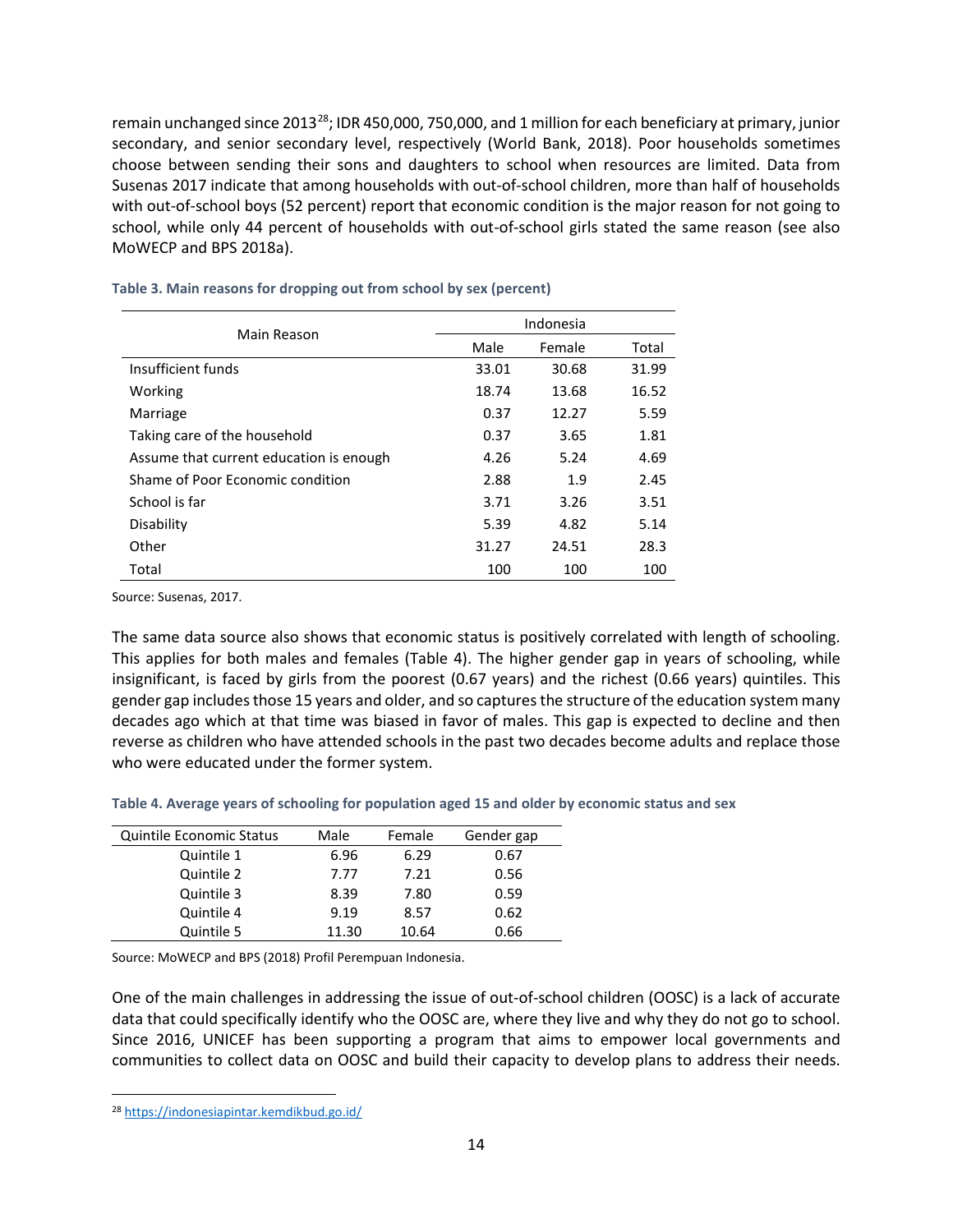Bone district in South Sulawesi Province is one of the first districts that introduced the Community Based Development Information System (CBDIS) program, a community-based mapping mechanism to identify OOSC by name, address and other details. Using CBDIS data, the local government organizes the "Back to School Movement" (*Gerakan Masyarakat Lisu Massikolah or Gemar Limas*) to provide necessary support for these children. During the period of 2017-19, the initiative has returned 4,998 OOSC to school, either formal or non-formal schooling. This model has now been taken to scale through the government's village development planning system to enable its wider and sustained use by village governments nationwide.

### 3.3.1. Child Marriage

Another determinant of enrollment is child marriage, often linked to poverty and gender, and also contributing to dropping out. The rate of child marriage in Indonesia has been declining in the recent years, though it is still higher than in neighboring countries (Figure 6). Indonesia's child marriage rate defined as the proportion of women aged 20-24 married before age 18—is lower than India's but twice Vietnam's (Figure 6). And because of the huge size of the Indonesian population, the country is among the top 10 countries with the highest absolute number of child brides, ranking seventh globally with 1.4 million women aged 20-24 married before age 18. Since 2008, the rate has been relatively stagnant at 25 percent. More recent data in 2015 show a modest improvement to 22 percent.<sup>[29](#page-16-0)</sup> While overall early marriage rates are high across the country, prevalence varies by district. At the provincial level, West Sulawesi had the highest prevalence of early marriage in 2015, with 34.2 percent of ever-married women aged 20-24 married before age 18. In contrast, the Riau Islands had a rate of 11.7 percent. East Java, South Kalimantan and Central Java have the greatest number of high prevalence districts (female adolescent marriage higher than 25 percent). Child marriage is particularly an issue for girls at the senior secondary level, though in some areas child marriage sometimes occurs as early as primary school, and principals noted that girls often must leave formal school if this happens.



#### **Figure 6. Proportion of women aged 20-24 married before age 18**

Source: UNICEF Global database (countries' data from 2014-16).

<span id="page-16-0"></span><sup>&</sup>lt;sup>29</sup> UNICEF (2016). Child Marriage in Indonesia: Progress on Pause. [https://www.girlsnotbrides.org/wp](https://www.girlsnotbrides.org/wp-content/uploads/2016/11/UNICEF-Indonesia-Child-Marriage-Research-Brief-1.pdf)[content/uploads/2016/11/UNICEF-Indonesia-Child-Marriage-Research-Brief-1.pdf](https://www.girlsnotbrides.org/wp-content/uploads/2016/11/UNICEF-Indonesia-Child-Marriage-Research-Brief-1.pdf)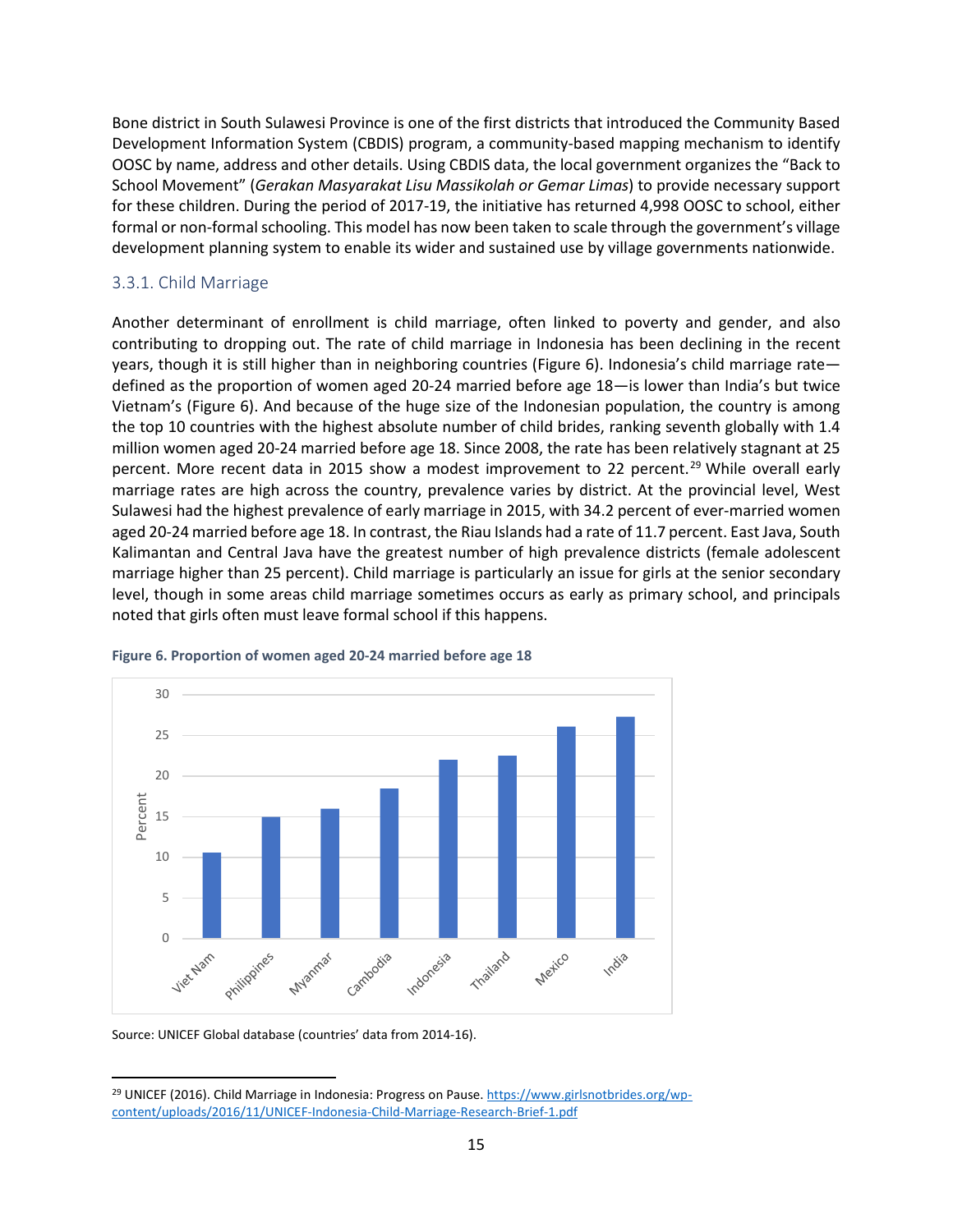Susenas 2017 data indicate that 12.3 percent of out-of-school girls dropped out because of marriage, while the percentage of out-of-school boys who dropped out is very small, at less than 1 percent (see Table 3). In poorer areas, girls are more likely to marry early and will often drop out of school even though this is not a legal requirement. In fact, married girls are entitled to continue to attend school, but this entitlement is sometimes not understood by school directors and teachers and, even if it is understood, the child may withdraw due to social norms.

Early marriage and school attainment are closely correlated, particularly for girls, as many drop out of school if they get married. Analysis from UNICEF found that, in 2015, girls who married before the age of 18 were six times less likely to complete senior secondary school than girls who married after that age. The analysis showed that of ever-married women aged 20-24, only 8.9 percent of those who married before age 18 completed senior secondary school, while 40.1 percent of those who married before age 18 had primary school as the highest level of education completed. In addition, girls with more education are less likely to enter into early marriage.

Contradictory laws on child marriage can create confusion at the local level. It was discovered on field visits that these laws are not well understood. According to the 1974 Marriage Law, under the age of 21, parental consent is required for marriage, with minimum ages stipulated as 16 for females and 19 for males, while the 2002 Child Protection Law states that the minimum age for marriage for both genders is 18. Susenas 2018 data show that these regulations have not been fully enforced, as 1.41 percent of girls aged 10-17 were married at the time of the survey. These rates are much higher than boys who have married in the similar age group (0.10 percent). Compared with this national figure, the early marriage rates for girls are higher in the selected provinces, at 2.4 percent in South Kalimantan and 2.2 percent in East Java. Within the four selected districts, the prevalence of girls with early marriage ranges between 1.31 and 4.0 percent. Banjar Baru and Sampang have the highest prevalence of female early marriage, at 2.08 and 4.0 percent, respectively.

| <b>Region</b> | <b>Male</b> | <b>Female</b> |
|---------------|-------------|---------------|
| Indonesia     | 0.10        | 1.41          |
| East Java     | 0.11        | 2.22          |
| South         |             |               |
| Kalimantan    | 0.20        | 2.49          |
| Banjarmasin   | ი           |               |
| Banjar Baru   | ი           | 2.08          |
| Bangkalan     | ŋ           | 1.31          |
| Sampang       | 0.48        | 4.0           |

**Table 5. Early marriage rate in selected regions**

Source: Susenas 2018, processed.

The 2003 Law on the National Education System states that all citizens have a right to obtain a quality education. This commitment was echoed by MoEC officials in discussions with the survey teams. Nonetheless, numerous school principals did not seem to be aware that students, in particular girls, are legally allowed to remain in school even if married. An education officer in Banjarmasin District, South Kalimantan, noted that while girls can continue their education in non-formal schools (*ujian persamaan*) if they get married, they are not allowed in formal schools. A MoRA officer in Surabaya noted that there are no regulations that students cannot continue in school if married and that there is no regulation that children in school cannot get married. The officer also noted that if a girl gets married and is in senior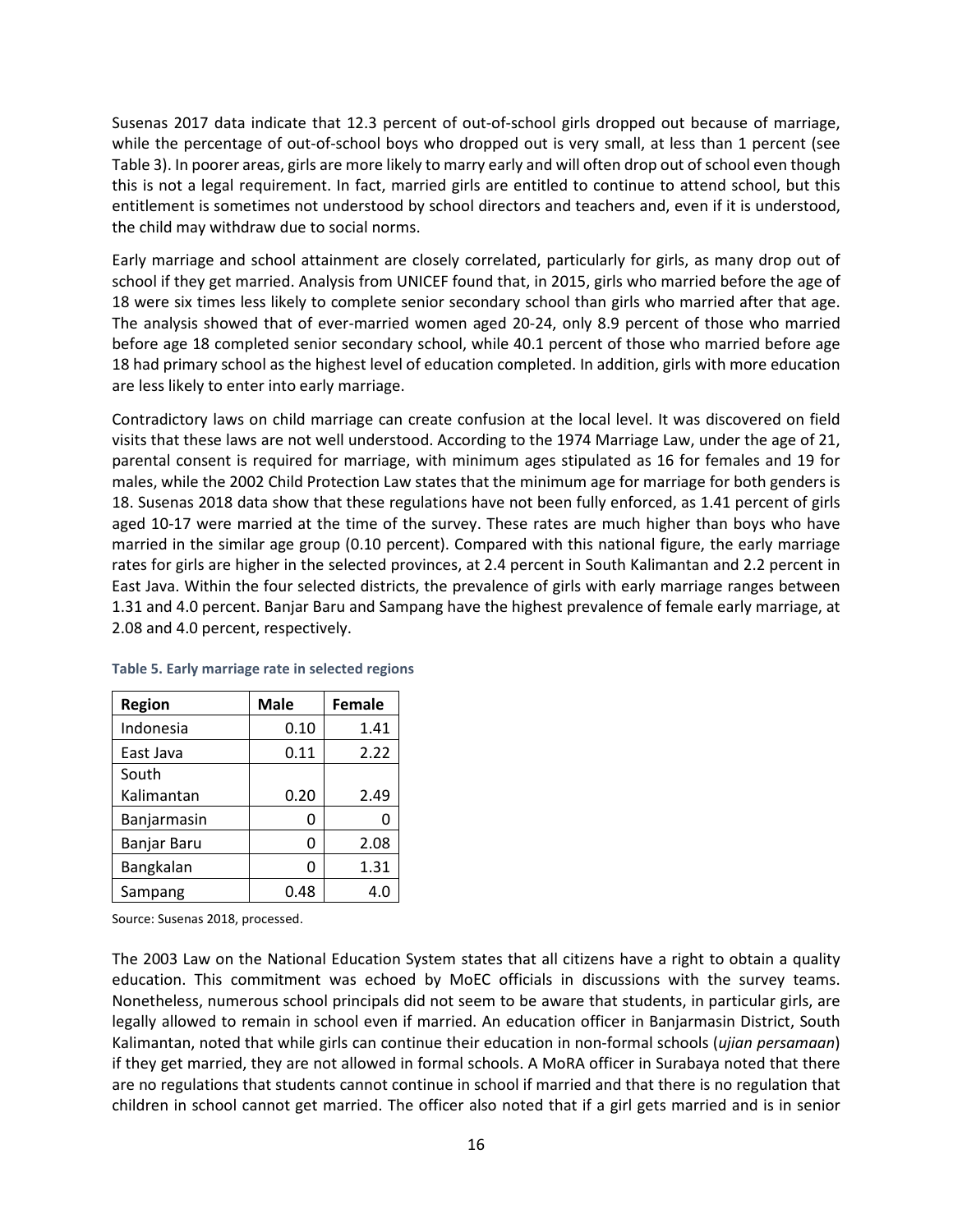secondary school, she is still permitted to take the examination, but many parents will not allow it. A principal of a junior secondary school in Banjarmasin noted that there are local policies in place that both girls and boys are not allowed to continue in school if married. In Sampang District, East Java, study respondents and locally available data indicated that rates of early marriage from junior to senior secondary school are about 10 percent and that married girls cannot return to formal school, but instead have to join a non-formal education program.

Despite the continued prevalence of child marriage particularly among girls, the field visits indicated that overall, the practice of child marriage is declining. For instance, in Bangkalan District, East Java, the principal of a junior secondary school noted that child marriage is an issue only in the most rural areas, and that though there is a stereotype of early marriage in the area, education has changed this and it is no longer a major concern. However, an education officer for Bangkalan District noted that school dropout is a problem in some parts of the district and that girls may marry as early as primary school. At a girls' junior secondary *madrasah* in Bangkalan, only 60 percent of students continue on to senior secondary and 40 percent drop out at age 16/17, most commonly either for marriage or because parents believe that girls do not need to attend school once they are already literate, according to teachers and school leadership interviewed for this study. A MoRA education officer for East Java noted that, in the past, early marriage was a problem at junior secondary school but that the trend is diminishing and there are only a few cases of junior secondary age girls getting married. They stated that in the past, people believed that a girl had to get married if she attracted a suitor, otherwise she might never marry, while currently child marriage occurs mainly for economic reasons.

Sporadic efforts have been made by local governments across the country to reduce child marriage, locally known as PUP/*Pendewasaan Usia Pernikahan* or age maturation for marriage (Muh Bahrul Ulum, 2016). For example, in West Nusa Tenggara, the governor issued Circular Letter No. 150/1138/Kun on PUP that recommended the minimum marital age for males and females as 21 years old. Another example is from Gunung Kidul District, Yogyakarta. The regent regulated the minimum marital age at 20 years. In the district of Kebumen, there are eight villages where children must avoid early marriage and the communities are not allowed to recommend early marriage. The Commission for the Protection of Indonesian Children (KPAI) has been supportive with a positive response to PUP efforts.

### 3.3.2. School Violence

While girls' education is more negatively impacted by early marriage than boys', studies on school violence have found that boys experience greater levels of violence in any form at school than do girls(PLAN, 2015). Indonesia participated in the 2015 Global Student-based School Health Survey, which found that 24 percent of males and 18 percent of females had experienced bullying in school, with even higher numbers for having experienced violence in school (39 percent for males and 21 percent for females).<sup>[30](#page-18-0)</sup> More recent data of the 2018 National Survey of Children and Teenagers' (13-24 years old) Life Experience show 33 percent of males were victims of physical violence, while 20 percent of females reported the same experience.<sup>[31](#page-18-1)</sup> The survey also explored other types of violence, including sexual-based violence and emotional/psychological violence. These categories show higher prevalence for females. About 6 percent of males and 9 percent of females reported they had experienced sexual-based violence. Higher numbers are recorded for emotional/psychological violence with 50 percent and 60 percent for males and females

<span id="page-18-0"></span><sup>&</sup>lt;sup>30</sup> [https://www.who.int/ncds/surveillance/gshs/GSHS\\_2015\\_Indonesia\\_Report\\_Bahasa.pdf](https://www.who.int/ncds/surveillance/gshs/GSHS_2015_Indonesia_Report_Bahasa.pdf)

<span id="page-18-1"></span><sup>31</sup> [https://www.kemenpppa.go.id/index.php/page/read/29/2123/kemen-pppa-luncurkan-hasil-survei-nasional](https://www.kemenpppa.go.id/index.php/page/read/29/2123/kemen-pppa-luncurkan-hasil-survei-nasional-pengalaman-hidup-anak-dan-remaja-snphar-tahun-2018)[pengalaman-hidup-anak-dan-remaja-snphar-tahun-2018](https://www.kemenpppa.go.id/index.php/page/read/29/2123/kemen-pppa-luncurkan-hasil-survei-nasional-pengalaman-hidup-anak-dan-remaja-snphar-tahun-2018)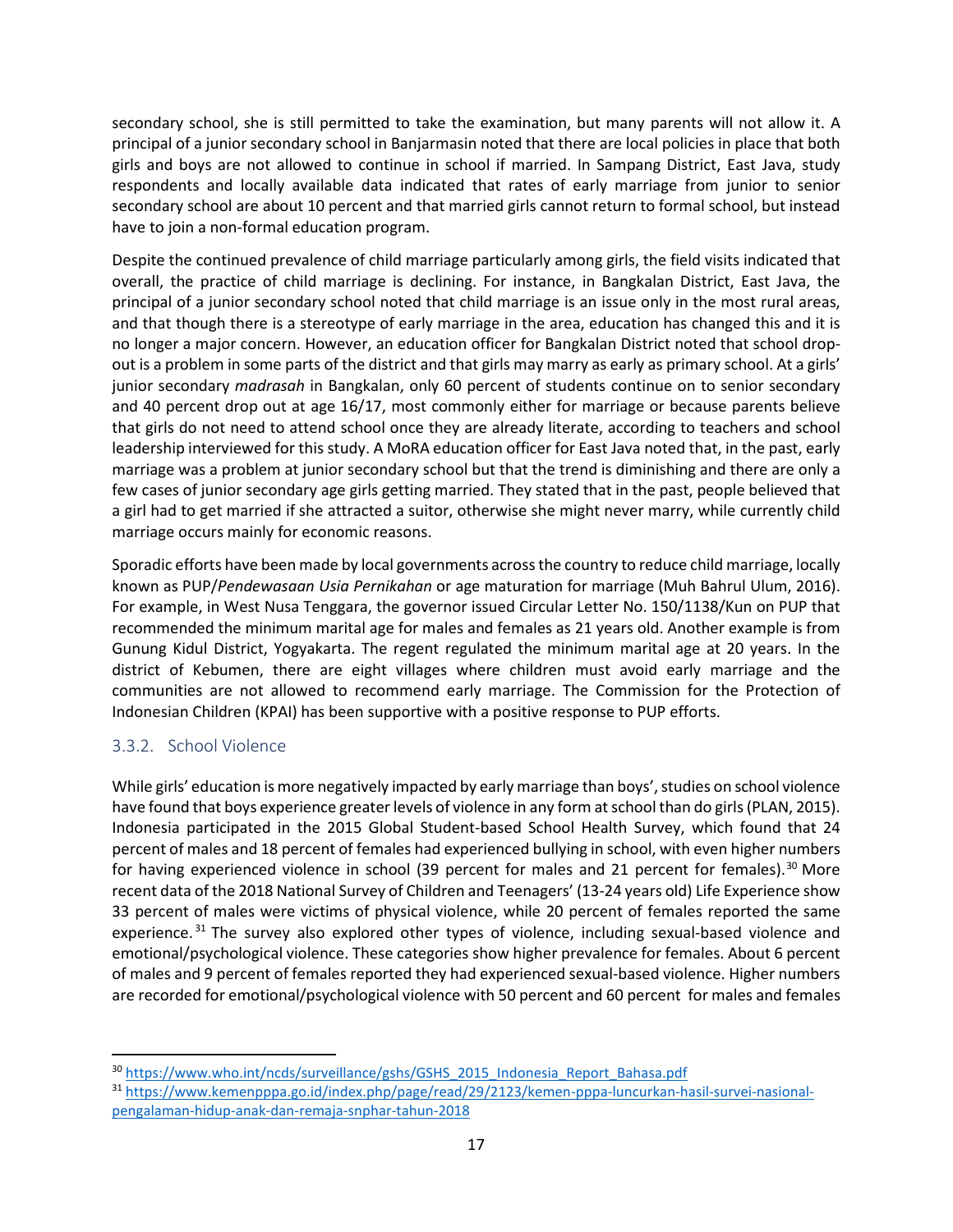respectively. The 2018 survey reported that 80 percent of the violence experienced by teenagers was perpetrated by their peers in the school and play community.

A field visit interview with a district education officer in Banjarmasin, South Kalimantan, confirmed the finding that bullying is an issue, mostly for boys, and it can lead boys to drop out of formal school and enter non-formal programs. Though bullying may be a larger issue for boys, violence against girls is a noted issue. In Sampang District, an education official noted that girls are given more care because they need physical protection, particularly during junior secondary when they are maturing. The care includes supervision at school and on the way home, as girls may be harassed on the roads in rural areas. In Sampang, teachers at a junior secondary school noted that the graduation rate of boys is lower than girls at primary and junior secondary levels. At a junior secondary *madrasah* in Sampang, the principal noted that boys drop out at higher rates due to social influences that contribute to increased absences and that, in their perspective, girls are better at resisting such influences.

During field visits conducted for this study, principals and district education officers noted that boys drop out of school for financial reasons at the senior secondary level, and an array of other forces contributed to dropout, including bullying, an unwillingness or lack of interest in attending school, a focus on video games and drug use, as well as a lack of parental oversight. Lack of parental oversight was cited more often in rural areas as part of this survey and was often coupled with complaints of parents not understanding the importance of education due to low levels of educational attainment in the parents' generation.

Records from MoWECP's Simfoni PPA (*Sistem Informasi Online Perlindungan Perempuan dan Anak*), a national online information system dedicated to the protection of women and children, show that in the first three months of 2020 there were already 1,489 victims of violence, where more than three-fourths are women (78 percent). About 5 percent of the victims experienced the violence in school. This might be related to the fact that 51 percent of all victims are children aged 6-17 years.<sup>[32](#page-19-0)</sup> In addition to integrating efforts to reduce violence through the school system, the MoWECP has also implemented additional efforts through the family and community system, or the so-called PATBM (*Perlindungan Anak Terpadu Barbasis Masyarakat*), an integrated community-based system for the protection of children.

<span id="page-19-0"></span><sup>32</sup> [https://kekerasan.kemenpppa.go.id/ringkasan;](https://kekerasan.kemenpppa.go.id/ringkasan) accessed on March 30, 2020.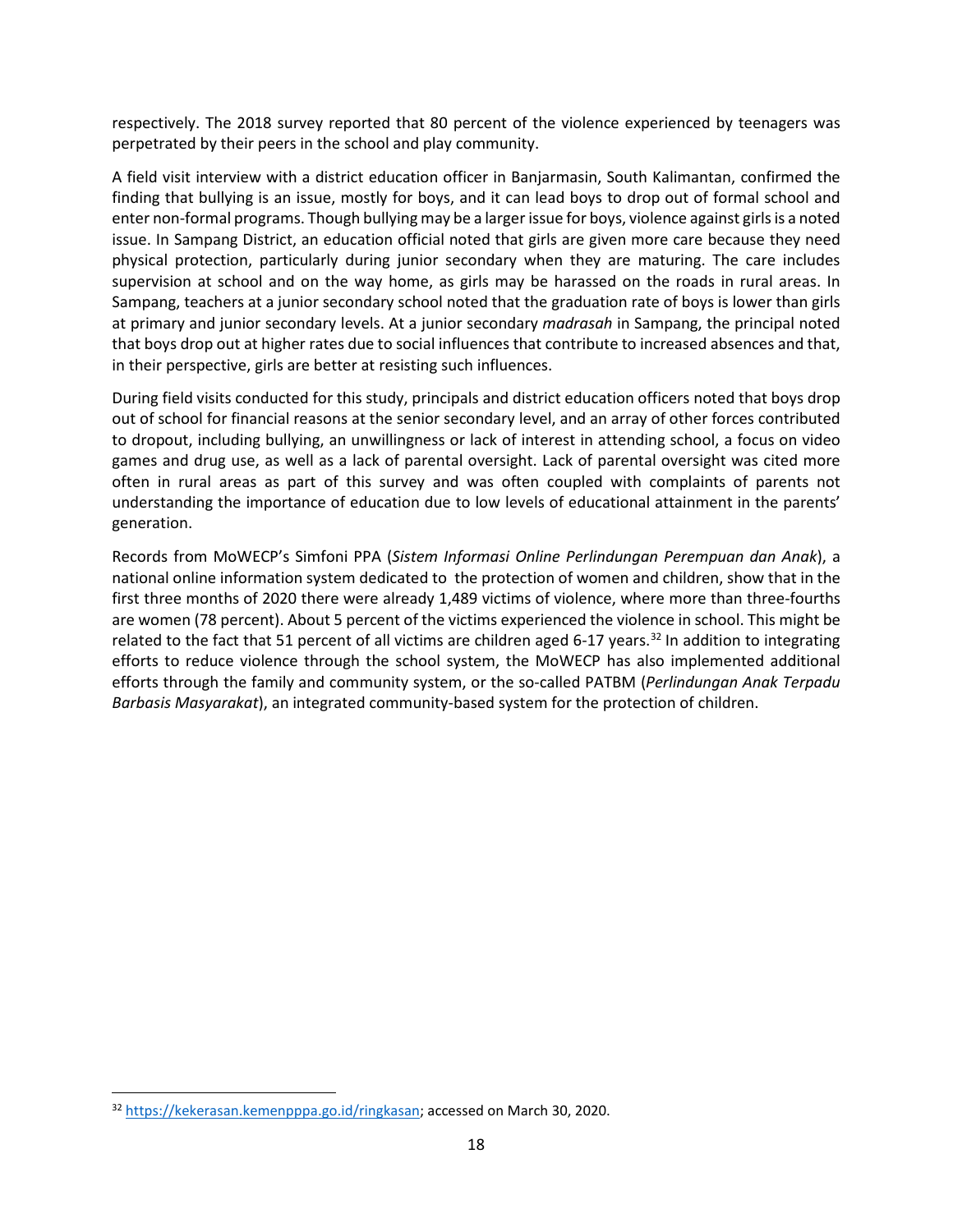#### Box 2: Who Teaches and Who Manages?

**Issue:** In Indonesia, gender parity is a key issue in the education workforce—while both men and women teach, it is mostly only men who get to manage. Across MoRA and MoEC schools, women represent over half the teaching workforce at the primary, junior secondary, and senior secondary school levels. When it comes to managing and leading schools, however, data show that males dominate these roles. Women only represent 31 percent of principals at MoRA primary schools, and this figure falls as the school level increases—among senior secondary MoRA schools, only 19 percent of school principal positions are occupied by women. The story is similar for MoEC schools as well. While nearly half of primary school principal positions are occupied by women at 43 percent, at the senior secondary school level, this figure drops down to 22 percent.









#### **Figure 8. MoEC school workforce by gender**

Source: Education Statistics MoEC 2018/9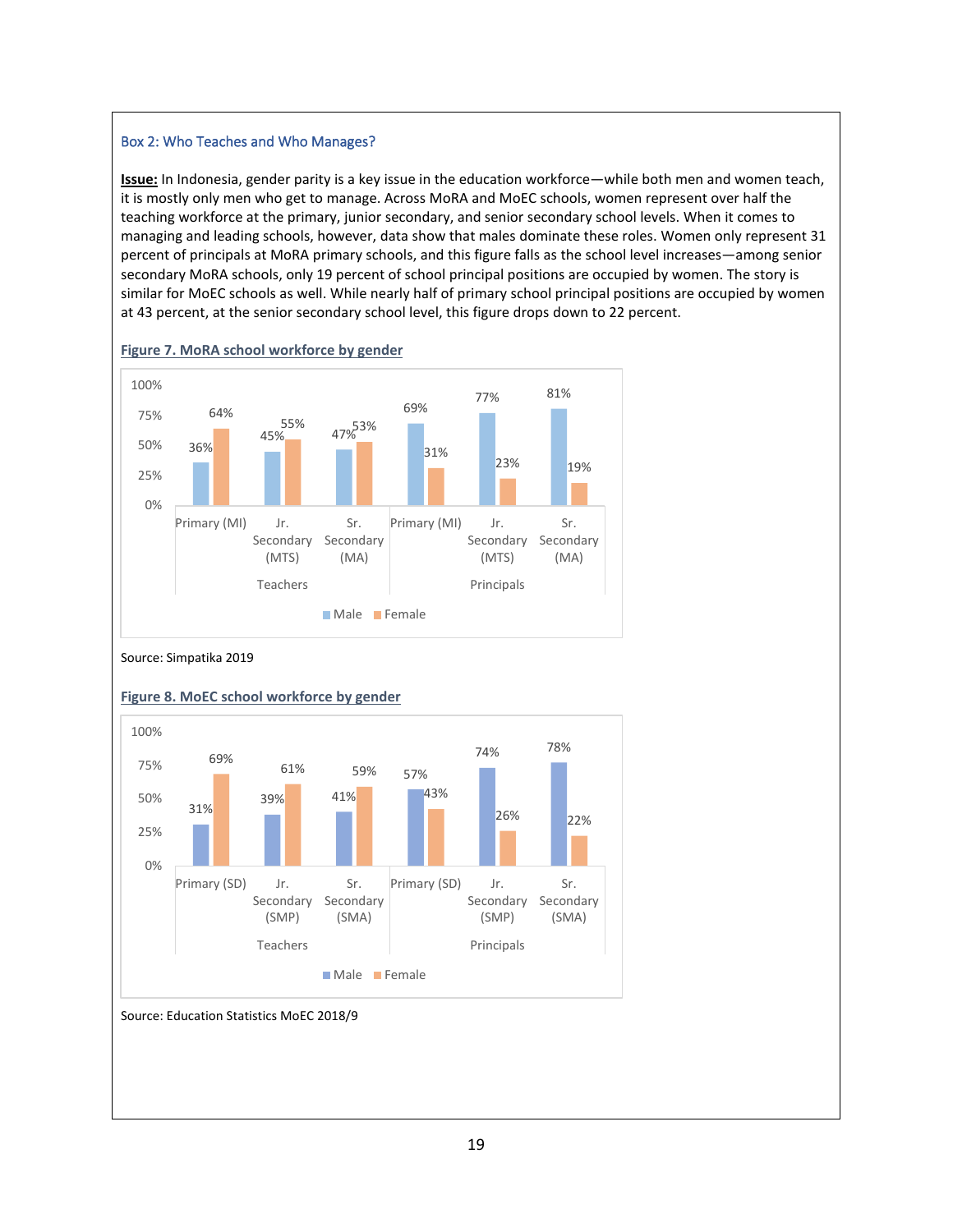#### Box 2: Who Teaches and Who Manages? (Contd.)

**Why this may be the case?**: Findings from field visits revealed a variety of reasons for fewer women in school leadership positions including lack of interest and social norms. In Banjarmasin District, South Kalimantan, where only eight of the thirty-five junior secondary schools have female principals, the local education officer suggested that women, especially mothers, may lack the time and interest to hold such positions. The officer also mentioned that in other cases, many women may have husbands who forbid them to take up more senior positions. Education officials in East Java also repeated similar messages, highlighting that similar challenges are faced throughout Indonesia regardless of location.

**Why is this important and what needs to be done?:** A lack of women in leadership positions means that female students do not have female role models to look up to, making it difficult for girls and women to envision themselves in leadership positions. These gender norms may also be reinforced through generations as students observe the predominance of men in positions of authority at schools, while women are often relegated to teaching positions and are less visible in leadership roles. To address these challenges, a concerted effort must be made to alter the social norms preventing women from striving for leadership positions, while also ensuring that women have the same opportunities as men to fill these positions.

# 4. Students with Disabilities

While gender is a well-documented factor leading to marginalization in education, disability<sup>[33](#page-21-0)</sup> issues are relatively less explored in the context of education. Inclusive education is about providing access to quality education for all, including the most marginalized and hard to reach. Disabled children are less likely to be enrolled in school or to progress as well as their peers without disabilities. Barriers to the inclusion of children with disabilities come from several fronts: supporting facilities such as school infrastructure, learning equipment, and special competencies of teaching staff; supporting policies for disabled children, as well as social stigma from community and family. This report, in addition to exploring the gender issues in education, aims to shine a light on the disability issues in the context of education in Indonesia. A snapshot of the challenges faced by Indonesian children with disabilities is provided in this section. Policy proposals for addressing this issue are also offered below.

#### 4.1 Current State

In Indonesia, the most recent national figure for the percentage of children aged 7-18 years who have at least one type of physical difficulty—visual/auditory/motor-sensory—is 0.26 percent (Susenas, 2018). If other types of functional impairment are included such as behavioral and learning challenges, inability to understand communication, and self-care, the total prevalence rate rises to 0.48 percent, or 265,139 children. According to Susenas, the proportion of enrolled students with at least one physical impairment is 0.24 percent, 0.16 percent, and 0.12 percent at primary, junior secondary, and senior secondary, respectively, likely indicating that children with disabilities are dropping out as they encounter barriers at progressively higher levels of the education system.

<span id="page-21-0"></span><sup>33</sup> Definition of "disabled" is a person who has limited physical, mental, intellectual, or sensory abilities over a long period of time and encounters difficulty in participating fully and effectively when interacting with his/her environment and in society. Law No. 19/2011 on the ratification of Convention on the Rights of the Disabled.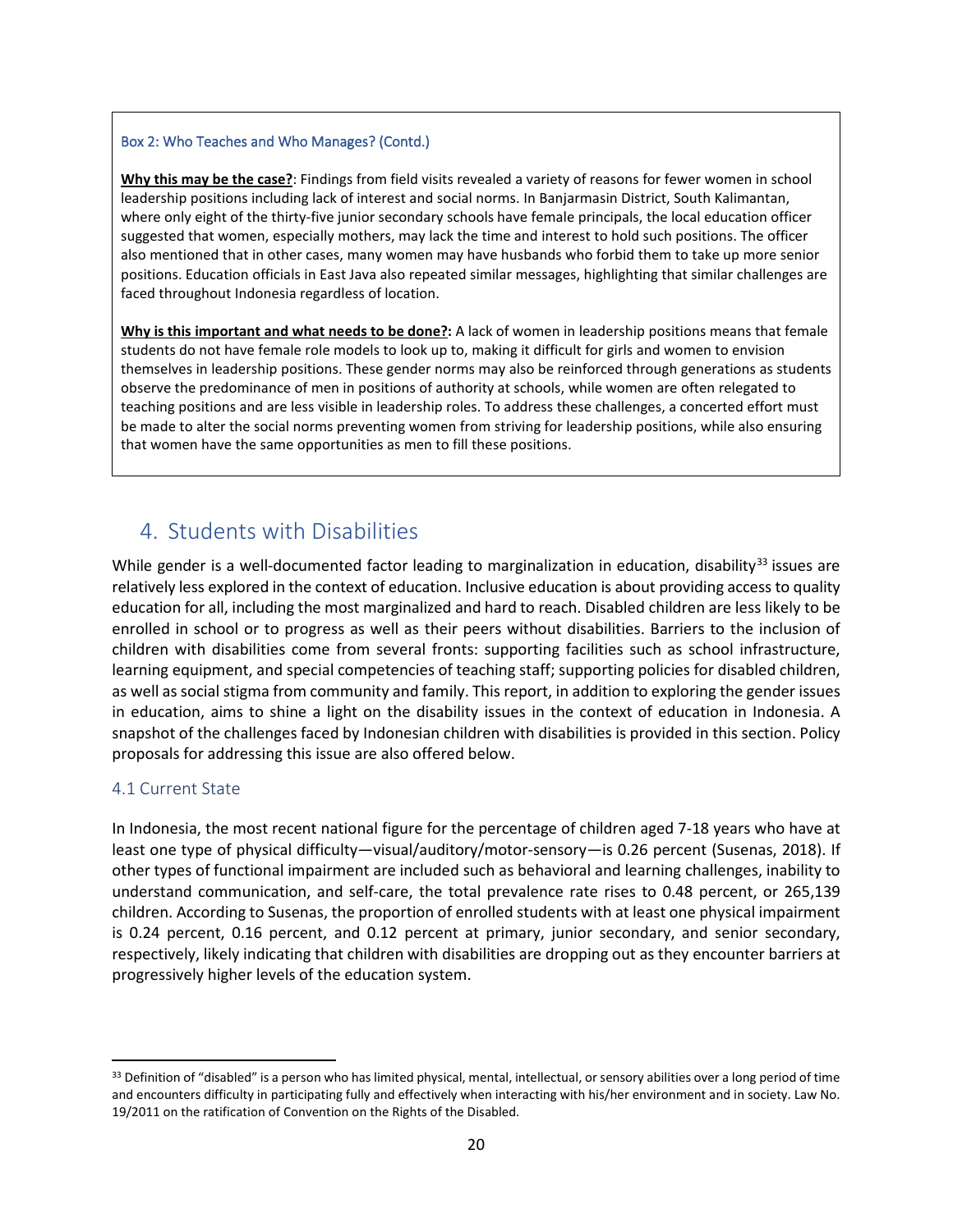|                     |                                 | <b>EMIS (enrolled students)</b>                        |               |                      | <b>SUSENAS (enrolled students)</b> |                             |                                                   |                                                         |                                                              |
|---------------------|---------------------------------|--------------------------------------------------------|---------------|----------------------|------------------------------------|-----------------------------|---------------------------------------------------|---------------------------------------------------------|--------------------------------------------------------------|
| Category            | All<br>disabilities<br>category | Total<br>student<br>(disabled<br>and non-<br>disabled) | %<br>disabled | Visual<br>disability | Auditory<br>disability             | Motor/Sensory<br>disability | With at<br>least<br>one<br>physical<br>disability | Total<br>students<br>(disabled<br>and non-<br>disabled) | %<br>disabled<br>(at least<br>one<br>physical<br>disability) |
| Primary             | 4,663                           | 3,668,985                                              | 0.13%         | 24,730               | 19,486                             | 32,991                      | 66,752                                            | 27,678,335                                              | 0.24%                                                        |
| Junior<br>Secondary | 1,902                           | 3,167,870                                              | 0.06%         | 11,177               | 3,754                              | 4,343                       | 17.643                                            | 10,800,786                                              | 0.16%                                                        |
| Senior<br>Secondary | 2,461                           | 1,374,981                                              | 0.18%         | 6,057                | 1,788                              | 2,314                       | 9,885                                             | 8,278,110                                               | 0.12%                                                        |

**Table 6. Prevalence of disabilities at primary up to senior secondary level based on EMIS and Susenas**

Source: EMIS and Susenas 2018. Dapodik 2018 is not currently available.

In Indonesia, having a disability significantly increases a child's likelihood of being out of school. A 2016 study by UNICEF found that in Indonesia school attendance was reduced by 61 percent for boys and 59 percent for girls with disabilities.<sup>[34](#page-22-0)</sup> Data from Susenas 2018 indicate that more than one-fourth (27 percent) of adolescents with disabilities of junior secondary school age (13-15) are out of school compared with less than 1 percent among those without disabilities. For girls, the out of school rate (r 32 percent) is higher than that for boys (23 percent). Additionally, analytical work conducted by UNICEF, MoEC, and BPS has found that while primary school completion rate for children without disabilities is 95.0 percent, for children with disabilities it is only 54.0 percent. Junior secondary school completion rates are also much lower for children with disabilities at 36.6 percent, compared with 85.4 percent for children without disabilities. For senior secondary schooling, the completion rate for children without disabilities is 62.2 percent, while for children with disabilities it is 26.0 percent (UNICEF & MoEC, 2019).

At the district level, we extract the figure of disabled children from the 2010 Population Census.<sup>[35](#page-22-1)</sup> The disability prevalence rates for the school-age population (7-18 years) in the selected districts of Sampang and Bangkalan are both 1.0 percent, whereas in Banjarbaru and Banjarmasin the figures are 1.47 percent and less than 0.1 percent, respectively. As the reported prevalence rate is very low, the contribution of disabled children to the SER as a whole is very small, at less than 1.0 percent in Bangkalan, Sampang and Banjarmasin, whereas in Banjarbaru the contribution is slightly higher, at 1.15 percent, in line with the higher prevalence rate reported in the census.

From the perspective of disabled children, the percentage of disabled children who participate in school (SER of disabled children) in selected districts is high. With the exception of Banjarmasin, with a percentage of nearly 60 percent, about 70 percent of disabled children in the selected districts attend school. Except for Banjar Baru where the SER of disabled females is higher than that of males (GPI of 1.14), the other three districts show that the SER of disabled males is higher than for females, following a similar pattern to their non-disabled peers.

<span id="page-22-0"></span><sup>&</sup>lt;sup>34</sup> UNICEF (2018) Progress in measuring global school enrollment gaps for children with disabilities: [https://blogs.unicef.org/evidence-for-action/progress-in-measuring-global-school-enrollment-gaps-for-children-with](https://blogs.unicef.org/evidence-for-action/progress-in-measuring-global-school-enrollment-gaps-for-children-with-disabilities/)[disabilities/](https://blogs.unicef.org/evidence-for-action/progress-in-measuring-global-school-enrollment-gaps-for-children-with-disabilities/)

<span id="page-22-1"></span><sup>&</sup>lt;sup>35</sup> For rare cases such as prevalence of disability, Susenas cannot be calculated at the district level, as the standard error is normally high. Therefore, we rely on the more comprehensive Population Census 2010 for disability figures at the district level.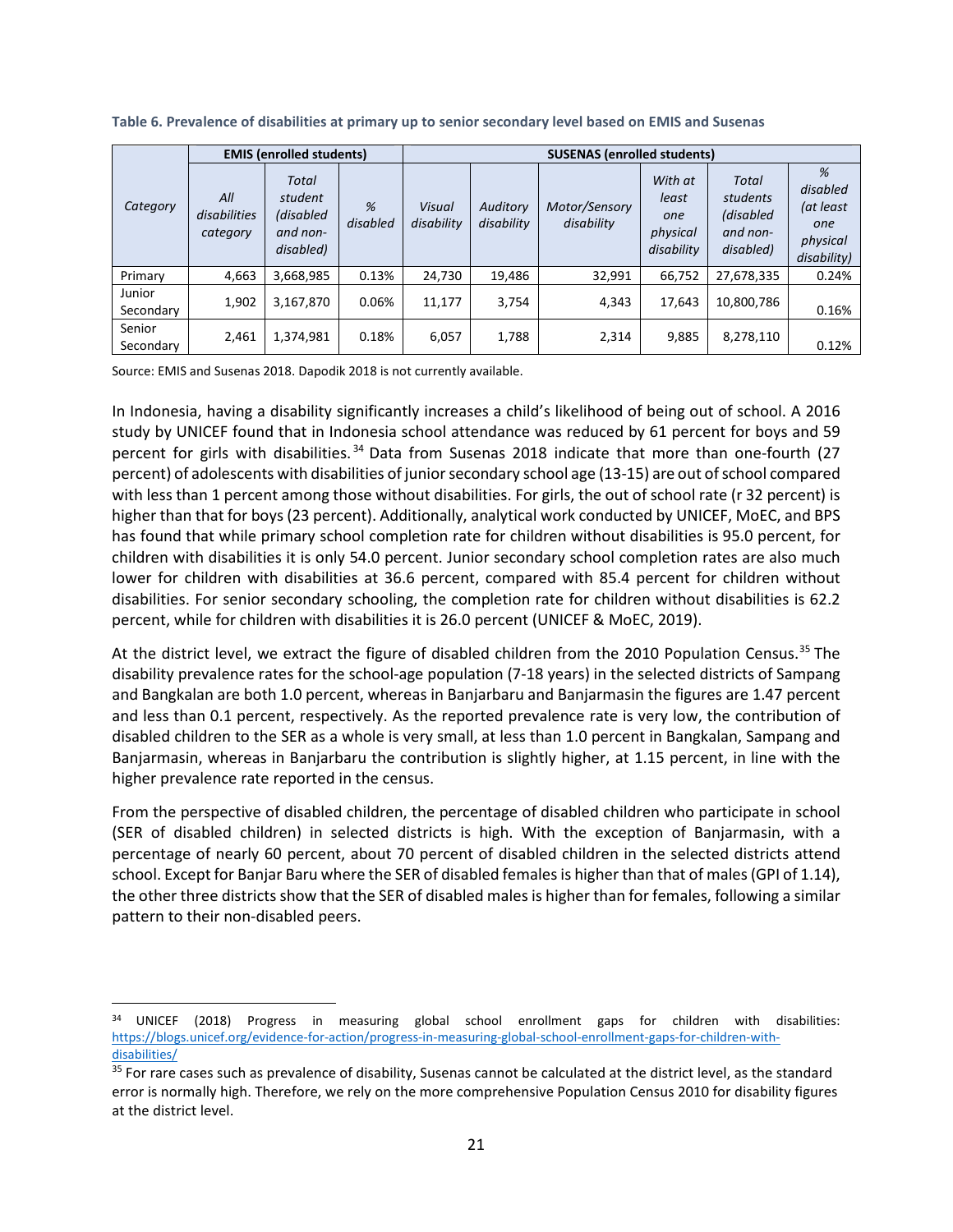### 4.2 Challenges in Education Service Delivery to Students with Disabilities

To help ensure inclusive education, particularly for children with disabilities, Indonesia has implemented several laws and regulations. For example, Law No. 8/2016 clearly mandates inclusive education for the disabled, Ministerial Regulation No. 33/2008 mandates that every district is required to have special needs schools at primary and junior secondary levels, and Ministerial Regulation No. 70/2009 on Inclusive Education requires every subdistrict to have at least one inclusive school at primary and junior secondary levels, and for every district to have one inclusive school at the senior secondary level. Government Regulation No. 17/2010 on the Management and Implementation of Education also addresses education for children with disabilities; including the responsibility of Provincial governments to provide at least one education institution per education level for each type of disability.

Despite these efforts, evidence shows that there are major barriers to learning for children with disabilities, which include the following:

1. **Stigma and discrimination against children with disabilities prevent them from getting the help they need.** A recent UNICEF Knowledge, Attitude and Practices (KAP) study in Bogor, Pangkajene Kepulauan, Brebes, and Banyumas districts revealed negative attitudes of school managers, teachers and school communities, stigma and discrimination against children with disabilities, and poor emotional well-being experienced by children with disabilities both in and outside the school environment (UNICEF, forthcoming).

The stigma towards children with disabilities also prevents parents from reporting their children to receive extra support from teachers and schools. One MoEC official interviewed for this study in Jakarta noted that, while the Education Law covers children with disabilities by policy, in practice it is difficult to obtain data on children with disabilities, which makes planning difficult. This was echoed by school principals during field visits, who noted that there is stigma associated with having a child with a disability, which often prevents parents from reporting their child to enroll or otherwise obtain services. This then places greater onus on teachers and principals, and the broader community to both identify and serve these children.

- 2. **Schools are not prepared to teach children with disabilities.** Although children with disabilities might flourish in inclusive primary schools ready and able to receive them, more challenges are found as they attempt to further their education. For example, examination protocols are rarely designed to accommodate their disability, facilities are often inaccessible, and even fewer teachers have been trained in special needs at higher levels according to interviews conducted for this research. In Surakarta, Central Java, most inclusive and special schools in Surakarta city do not adapt student assessments to the children's specific needs (Mujahid, 2019).
- 3. **Unclear implementation guidelines regarding which level of government is responsible for the management of teaching children with disabilities.** While there are policies in place intended to ensure that children with disabilities have access to schools with appropriate accommodation to support their learning, in discussions with provincial- and district-level education officers, there was a lack of clarity in terms of implementation. In particular, children with special needs come under the auspices of the province, although the province is not responsible for primary schools, leaving an ambiguous area of responsibility for primary aged children with disabilities. Provincial officials indicate that mandates regarding children with special needs were largely unfunded, and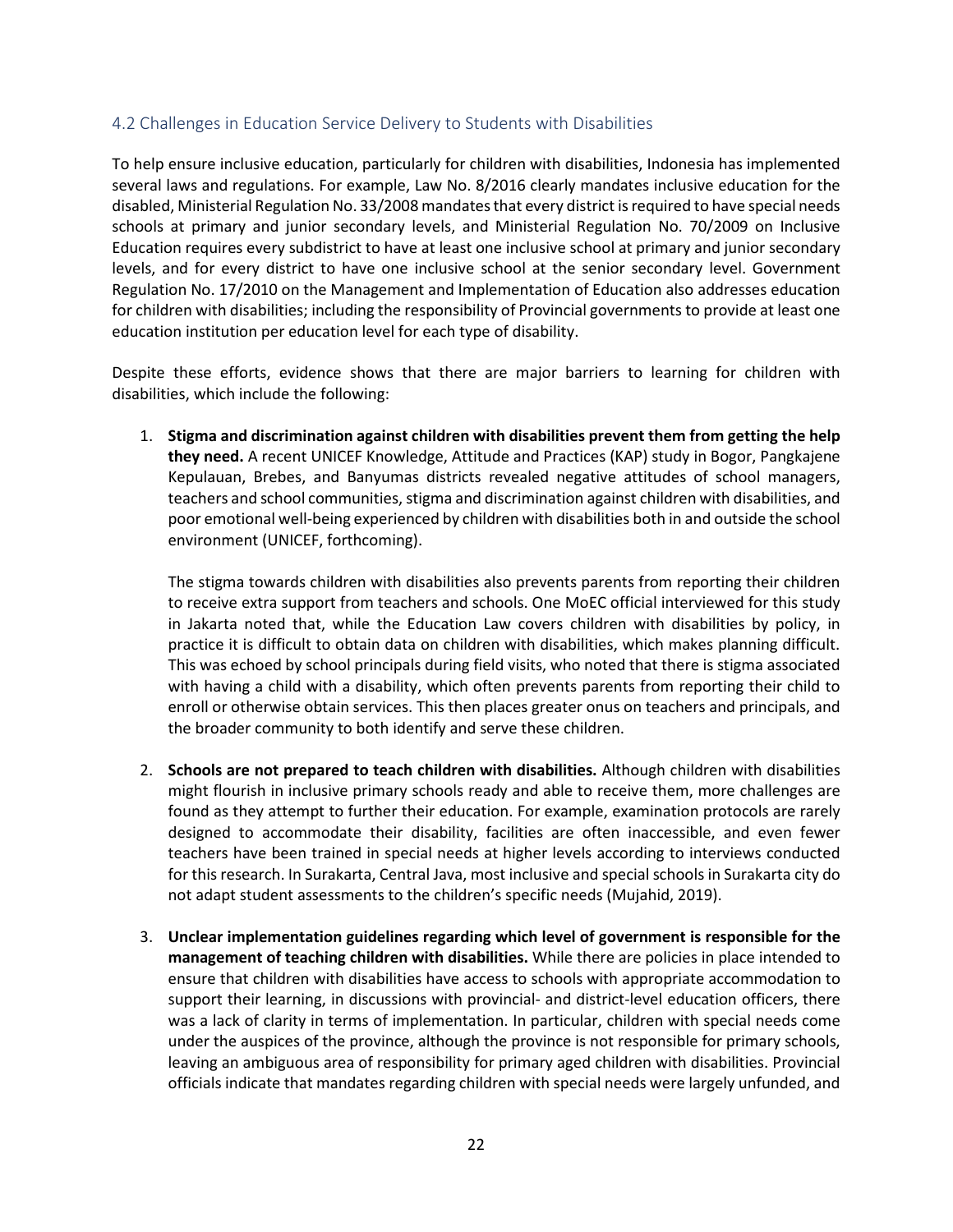that the overlapping lines of responsibility at the primary level result in confusion in implementation.

- 4. **Insufficient resources.** School principals report that they do not receive enough resources to adequately serve the needs of children with special needs, or to adapt learning spaces to be more inclusive. At the inclusive schools that were visited for this study in East Java and South Kalimantan, principals took it as a personal mission to create special programs for students with disabilities, often without the necessary budget or dedicated resources. Discussions with principals on this issue also brought up the issue of contract versus civil servant teachers, and in every inclusive school visited the vast majority of teachers with special needs students were contract teachers.
- 5. **The efforts to provide education for disabled children also vary across levels of schooling**, as the costs for attending school tend to be higher for higher levels of education both for all students and especially for disabled students. This is reflected with declining participation rates for primary schools, and progressively lower rates at junior and senior secondary schools for disabled children both in South Kalimantan and East Java. The participation rates of disabled children aged 13-15 years and 16-18 years in South Kalimantan are 47.8 percent and 24.2 percent, respectively, while in East Java the figure is 84.7 percent for 13-15 years old and 49.7 percent for 16-18 years old.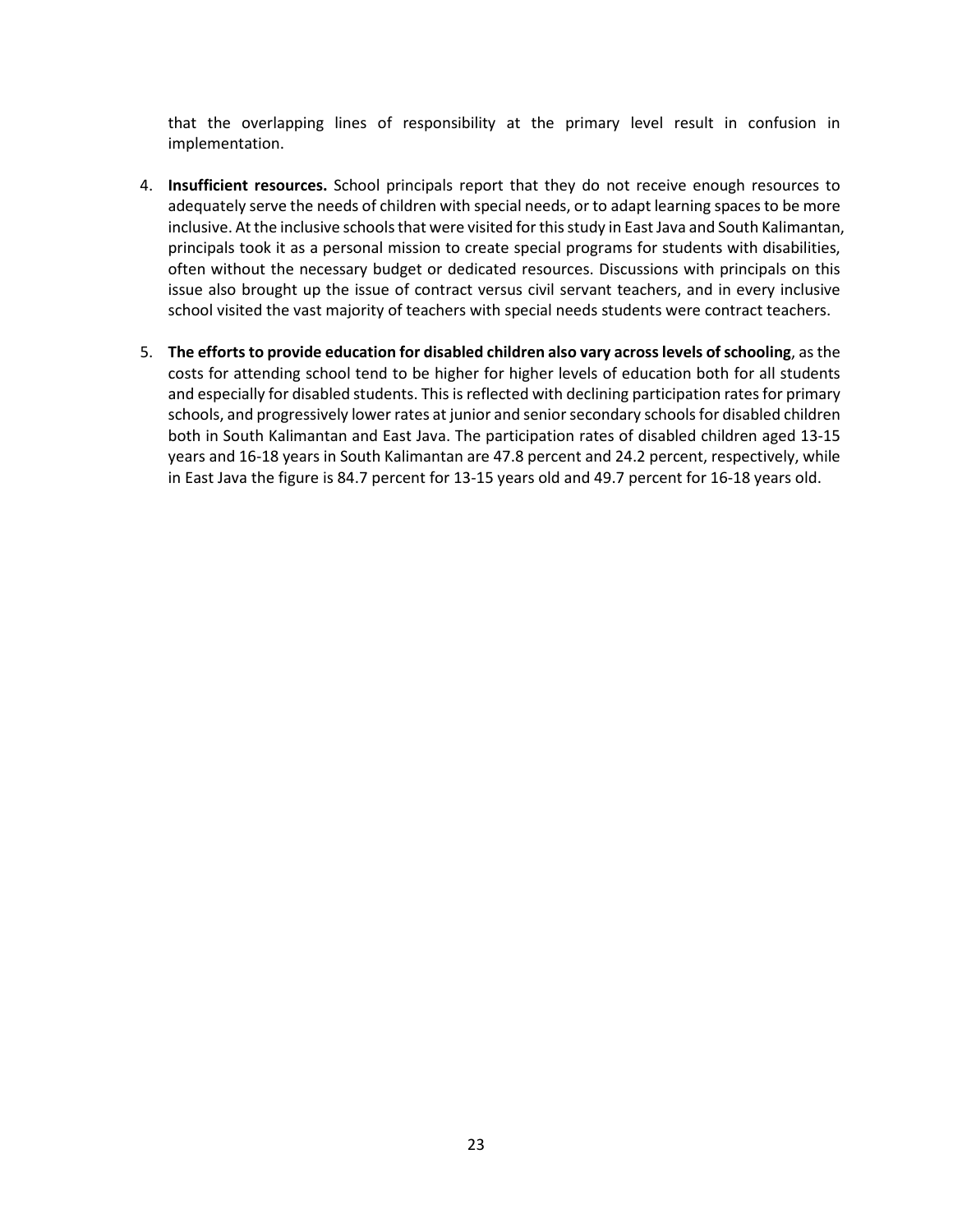#### Box 3: Data for Disability in Education

**In Indonesia, there are three data sources that capture information on students with disabilities:**

- Dapodik by MoEC: Dapodik captures the prevalence of disability variables among students on visual/auditory/motor-sensory dimensions, as well as gifted children, and those with learning difficulties, Downs syndrome, and autism.
- EMIS by MORA: EMIS currently includes data on children with disabilities in all MoRA schools along the following dimensions: physical impairments including visual, auditory, motor-sensory. Data are also collected on behavioral and learning challenges, such as the ability to concentrate, as well as behavioral issues (*lamban belajar, sulit belajar dan gangguan komunikasi*).
- SUSENAS: SUSENAS also captures data on visual/auditory/motor-sensory dimensions for students, in addition to behavioral and learning challenges. Additionally, SUSENAS tracks both "inability to understand communication" and "self-care" (*kesulitan/ gangguan berbicara dan atau memahami/ berkomunikasi dengan orang lain* and *kesulitan/ gangguan untuk mengurus diri sendiri*).

**However, data verification across the three sources is difficult, as different terms are used to categorize disabilities. Furthermore, data quality issues exist as a result of unclear guidelines and a lack of understanding on the part of data operators to properly record disabilities.** For example, Dapodik may not properly classify children with Down syndrome in the right category, Susenas may include children with Down syndrome in "inability to understand communication", and EMIS may put them in the "other health problem" category. Similarly, children with the same issue may be classified by one school under "behavioral issues" and another school may classify them under "inability to concentrate." There also do not appear to be technical guidelines for operators to classify students, and even if there were technical guidelines, it is not clear that operators are qualified to make such classifications.1

**To address data quality and verification issues, MoEC and MoRA are currently working with staff from DFATfunded programs INOVASI and TASS on testing an approach to teacher-led disability identification.** This uses a form and an app called the *Profil Belajar Siswa* (PBS), or Student Learning Profile. This is based on the UNICEF/Washington Group Child Functioning Module and will enable comparability across Dapodik, EMIS and BPS data sets. Guidelines for teachers have been developed and undergone several technical review processes by MoEC, MoRA and relevant education and disability experts. The system is currently being piloted initially in Lombok, East Java and Nusa Tenggara Timur.

# 5. Conclusion and Recommendations

While females are on average above males in terms of enrollment and learning at the national level, there is wide variance across indicators sub-nationally at all levels of education. This variance includes Kotamobagu, North Sulawesi, where primary enrollment favors females with a GPI of 1.15, to Central Buton, West Sulawesi, where the GPI is 0.8, favoring males. Wonosobo District is another example, where the NER in junior secondary for females is 21 percentage points higher than for males, to Wajo District, where female enrollment is 26 percentage points lower than for males. Student learning performance also varies and, while girls uniformly outperform boys, the size of the female-to-male score gap varies widely.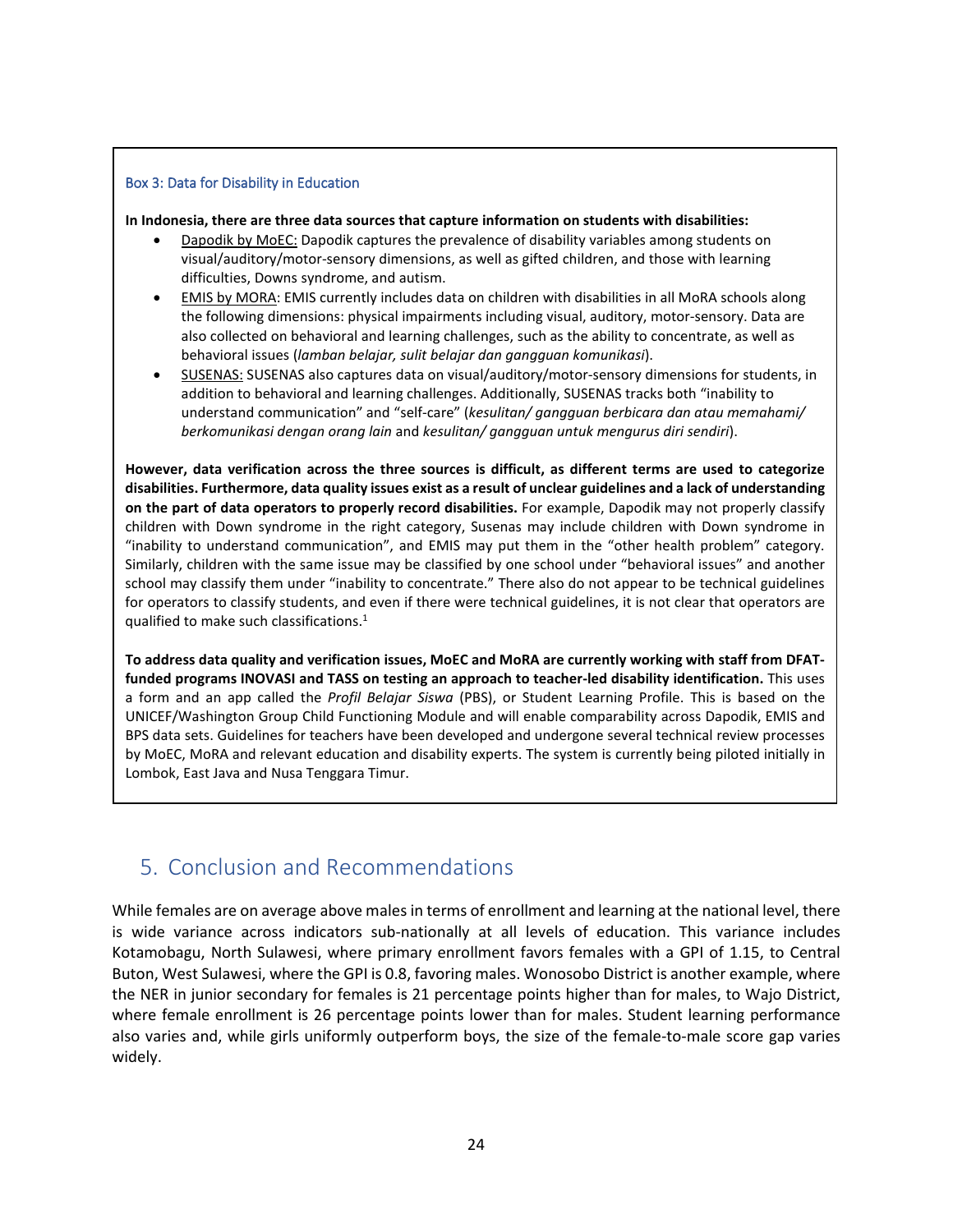Most of the data analyzed for this study confirm a female advantage in education, but this does not directly translate into the labor market, where females remain at a distinct disadvantage in most sectors. While females may achieve higher levels of education and obtain better results on assessments, female labor force participation is low compared with males', wage disparity in many sectors of employment (main industries) is high, and in the civil service women are less likely to be promoted or to hold senior positions. While policies may be gender-sensitive and promote inclusivity, in reality, women and children with disabilities and special needs face disadvantages that will be insurmountable without adequate attention, resourcing and planning. A meaningful examination of how to raise the status of women in society is required for Indonesia to reap the full economic and development benefits from its population. The formation of gender norms starts with formal and non-formal education, both from how girls and boys are taught, and what messages they receive at school and at home, as well as the gender composition of leadership positions and the roles that women and men fill. While Indonesia should be applauded for the progress it has made, there are several areas that require greater attention:

- 1. **Analyzing data to identify gender imbalances at subnational levels and possible solutions to narrow the gaps:** Provinces and districts should analyze their own enrollment and learning data at the local level from a gender perspective to identify schools and sub-regions that have large gender imbalances. In those schools and sub-regions that have large differences in learning and enrollment, provinces and districts should support communities to identify the source(s) of the problem and possible ways of addressing it. Understanding the local factors driving gender inequality in the area is crucial in helping to identify possible solutions to narrow the gaps in favor of both boys and girls. Continuous monitoring should show improvements over time, otherwise further actions and support will be needed. In addition, a national program to support local research, policy and innovation would help subnational governments to identify these imbalances and address them.
- 2. **Gender-sensitive pre-service and in-service teacher training:** Teachers and officials interviewed for this study at all levels were unaware of gender-sensitive teacher training programs. From discussions with teachers and principals, girls are often thought to be better students due to their perceived higher levels of maturity and diligence. Including gender sensitivity and awareness in pre-service and in-service teacher training could help to reduce biases held by teachers and provide guidance to teachers on approaches to consider when teaching boys and girls, both to encourage equal participation, performance and skills development, as well as to reduce gender stereotyping and biases, and to minimize reinforcing bias through teaching practices. School management and supervisors (pengawas) should also receive training to ensure a sensitized and conducive learning environment.
- 3. **Promotion of female teachers to leadership positions:** There are several drivers contributing to the low number of females in leadership and management positions in the education sector, including the availability of equal opportunities for training, the multiple demands on women's time, and views held by women and men of women's leadership capabilities. To bring greater awareness of the lack of women in leadership positions, reports on the number of promotions and positions awarded should be publicized more broadly at the district and provincial levels, as well as the percentages of females and males in civil servant positions. Direct measures to address this imbalance should include mandating targets for school director, Pengawas, Dinas and ministry positions. Indirect measures can also be pursued, such as including information during pre-service training about requirements for hiring for leadership positions and the fact that these positions are open to women. As part of a long-term approach, stories about successful female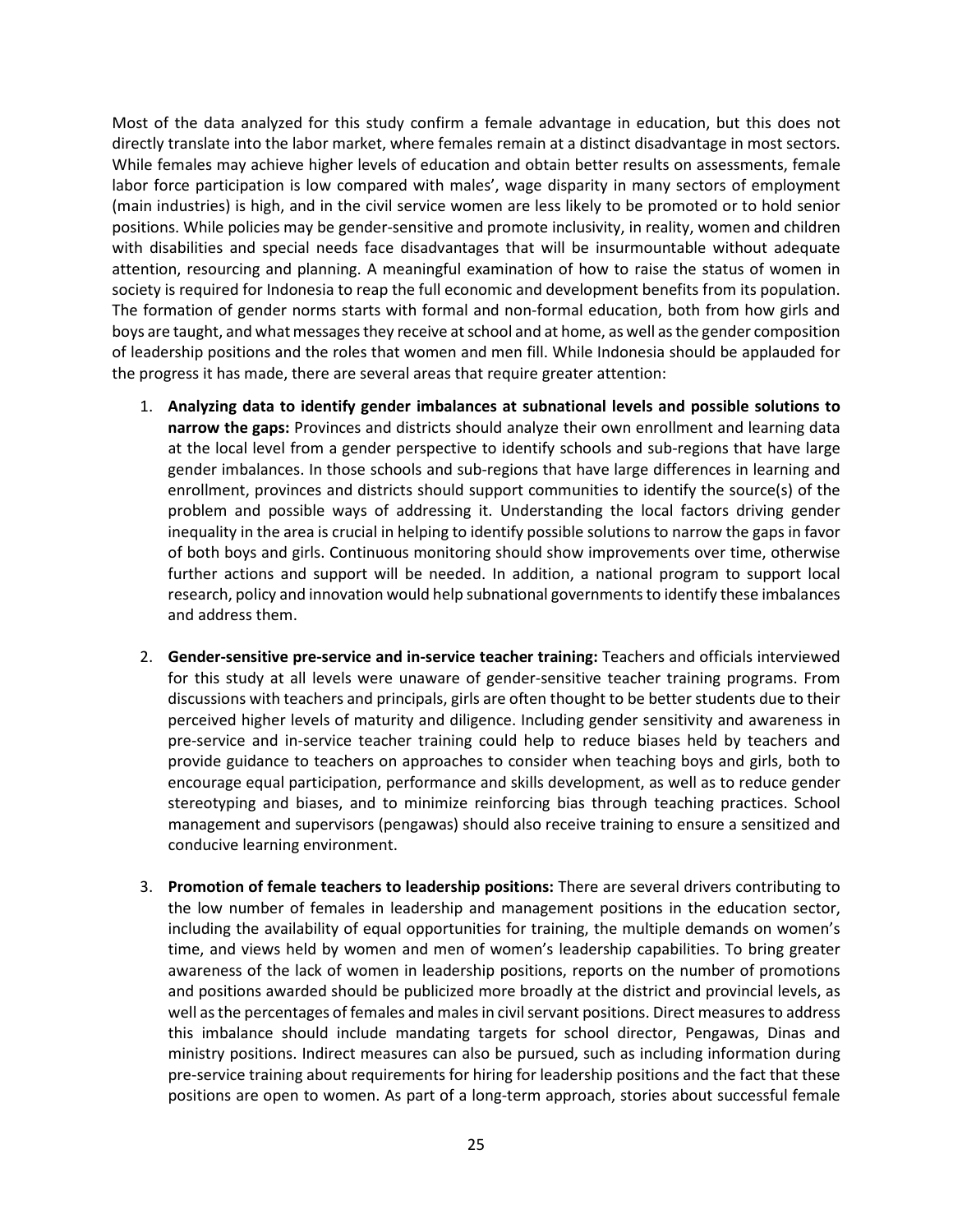and disabled leaders could be incorporated into the school curriculum to help foster a more inclusive culture.

- 4. **Funding and policy action to support the identification and service provision for children with physical disabilities:** The Indonesian education system and curriculum is not currently meeting the needs of disabled children. This lack of adequate facilities and training combined with social stigma contributes to children with disabilities falling behind and dropping out at high rates when they do enroll. Teachers also often lack the appropriate training necessary to accommodate specific disabilities. Refining the curriculum for children with disabilities and providing teachers with training on appropriate strategies to teach students with disabilities would help to improve access to and the quality of inclusive education. This could include *implementing* the following measures at the district and provincial levels: $36$ 
	- a. Improve and harmonize data systems (Dapodik, EMIS) to capture a higher level of detail regarding disabled students and the services that they are accessing, as well as teachers trained on inclusive education and in delivering special education services.
	- b. School buildings and other education facilities, such as teacher training institutions, should be designed to enable an accessible and inclusive learning environment. Existing structures can be upgraded to be more accessible.
	- c. All teachers should receive initial training on inclusive education during pre-service teacher education; availability of continuous professional development (CPD) of teachers on inclusive education.
	- d. School leaders should be trained regarding their responsibilities for enhancing the inclusion of all students, including students with disabilities and removing barriers to their inclusion.
	- e. School leaders should support teachers in enriching or adapting their strategies to students with a different readiness to learning and/or with diverse educational needs.
	- f. The curriculum needs to reflect principles of equity and inclusion, while textbooks and other materials should integrate positive portrayals of students with disabilities and/or de-biasing contents into the curriculum.
	- g. Provide fair and accessible assessmentsto allow all students to show their knowledge and skills on the same challenging content.
- 5. **Provide quality childcare facilities for civil servants at the district, provincial and national levels:** Lack of adequate childcare options was cited as an issue by many women in the course of this study, including those in echelon positions who struggled to balance family responsibilities with their careers. While existing policies mandate childcare facilities at ministries, interviewees noted that often these facilities are un-staffed and inactive, while these policies are not in place at the provincial or district levels. Provision of adequate childcare facilities would help to alleviate some of the burdens on women's time that prevent them from seeking promotions or more senior positions. This should also be applied for female teachers who would like to attend training for their capacity development. Gender-sensitive actions should cover affirmative actions, such as giving opportunities to female teachers to bring along under-five children and their caregivers during the training.

<span id="page-27-0"></span><sup>36</sup> Adapted from "*Ensuring Equity and Inclusion in World Bank Education Projects*" 2019. Also see the WB Inclusive Education Resource Guide [\(www.worldbank.org/inclusive-education-initiative\)](http://www.worldbank.org/inclusive-education-initiative).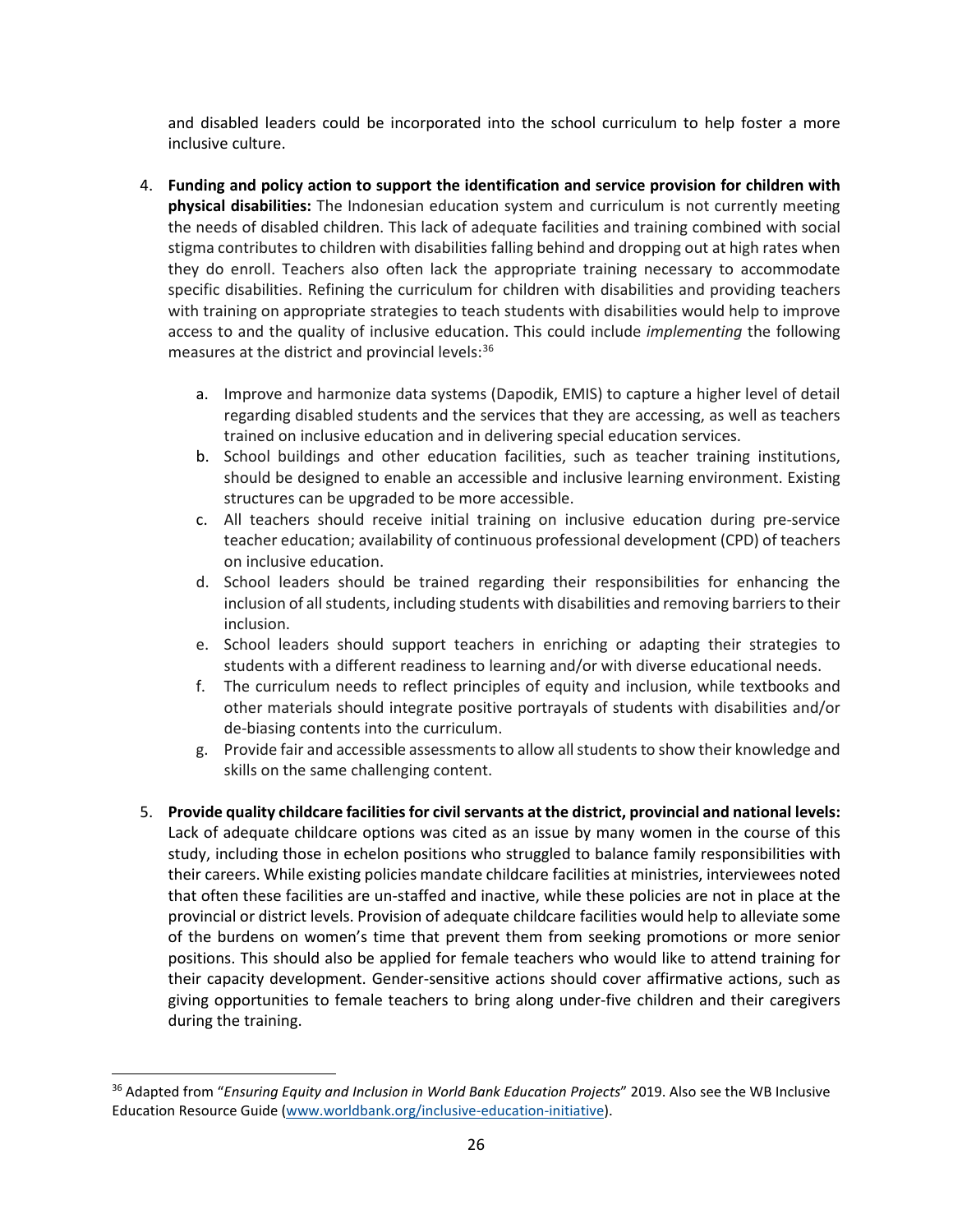6. **Safe schools are increasingly a priority** for education authorities. The World Bank plans to support this essential work through additional research on gender-based violence in schools and hopes to connect it to national and local initiatives to make sure learning spaces are safe for teachers and students alike.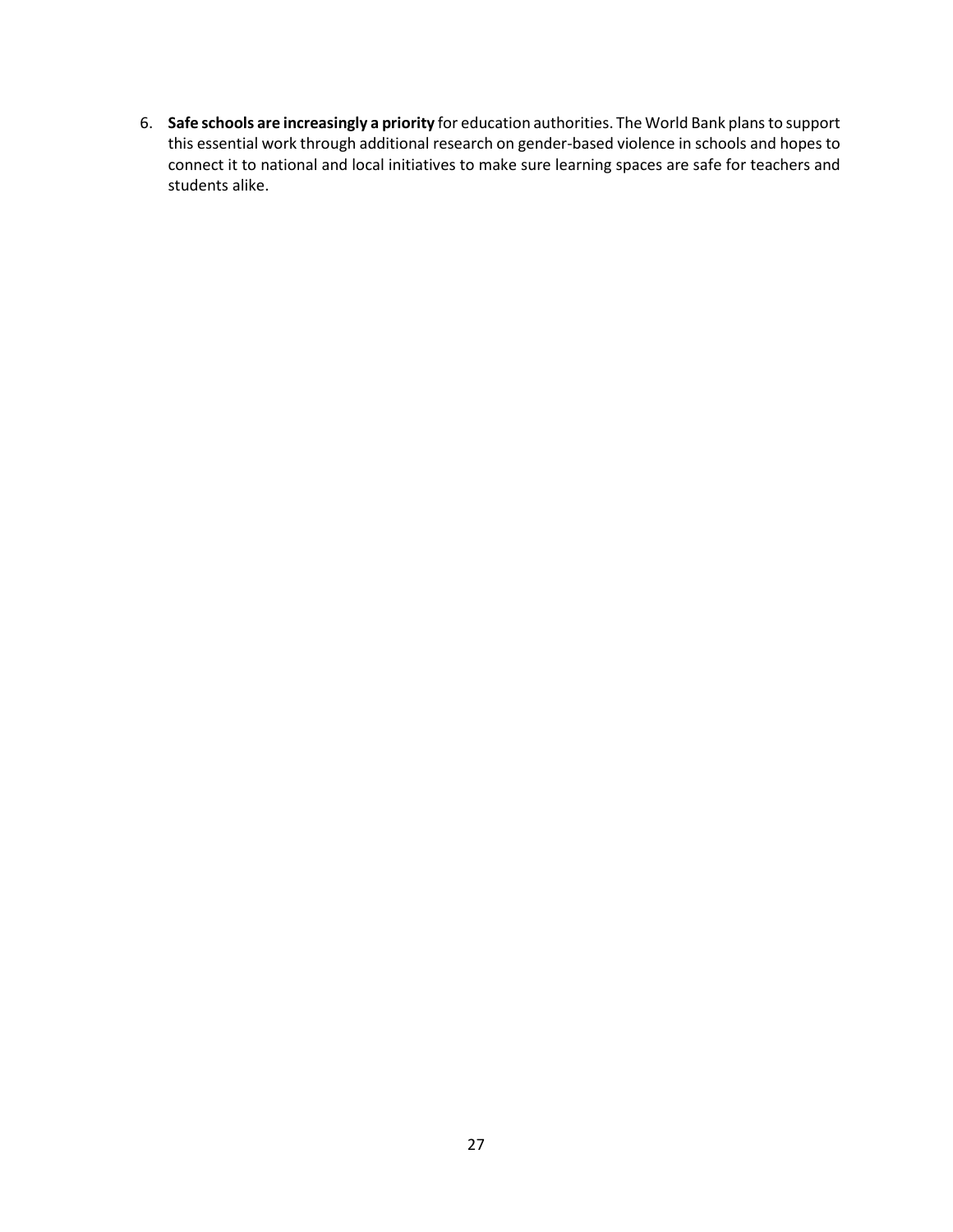# References

ACDP. 2013. *Free Basic Education Strategy Development: Volume 1 Final Report*. Education Sector Analytical and Capacity Development Partnership (ACDP), Jakarta.

ACDP. 2014. *Study on Teacher Absenteeism in Indonesia*, <https://www.adb.org/sites/default/files/publication/176315/ino-study-teacher-absenteeism-2014.pdf>

ACDP. 2015*. Rapid Assessment of the Cash Transfer for the Poor Students Program/Bantuan Siswa Miskin (BSM)*. Education Sector Analytical and Capacity Development Partnership (ACDP), Jakarta

AIPEG. 2017. *Women's Economic Participation in Indonesia: A study of gender inequality in employment, entrepreneurship, and key enables for change.*

Aisyah, R. 2018. Women must stand up against stereotypes: Sri Mulyani Indrawati. The Jakarta Post: November 10, 2018. [https://www.thejakartapost.com/news/2018/11/10/women-must-stand-against-stereotypes-sri](https://www.thejakartapost.com/news/2018/11/10/women-must-stand-against-stereotypes-sri-mulyani.html)[mulyani.html](https://www.thejakartapost.com/news/2018/11/10/women-must-stand-against-stereotypes-sri-mulyani.html)

Badan Pusat Statistik. 2017. *Statistik Indonesia 2017.* Badan Pusat Statistik, Jakarta

Badan Pusat Statistik. 2018. *Statistik Indonesia 2018.* Badan Pusat Statistik, Jakarta

Badan Pusat Statistik. Metodologi Pendidikan.<https://bps.go.id/subject/28/pendidikan.html#subjekViewTab2>

Gelander, G. P. 2012. Do supply-side education programs work? The impact of increased school supply on schooling and wages in Indonesia revisited. SSRN Electronic Journal.

Halim, Daniel Zefanya; Johnson, Hillary C.; Perova, Elizaveta. 2017. *Could childcare services improve women's labor market outcomes in Indonesia*? (English). East Asia and Pacific gender policy brief; no. 1. Washington, D.C., World Bank Group.

Ihromi. 1995. Kajian Wanita dalam Pembangunan.

Inter-Parliamentary Union (IPU). 2019. Percentage of seats held by women in national parliaments Data

Jackson, E. and Parker, L. 2008. "Enriched with knowledge': modernisation, Islamisation and the future of Islamic education in Indonesia". *Review of Indonesian and Malaysian Affairs*. Vol. 42 (1), pp 21-53.

Margret et al. 2018. *Menyoal Data Representasi Perempuan di Lima Ranah*. <http://cakrawikara.id/publikasi/buku/menyoal-data-representasi-perempuan-di-lima-ranah/>

Mcclain-Nhlapo, Charlotte Vuyiswa; Cortez, Clifton John; Duchicela, Luis Felipe; Lord, Janet Elaine. 2019. *Equity and Inclusion in Education in World Bank Projects: Persons with Disabilities, Indigenous Peoples, and Sexual and Gender Minorities* (English). Washington, D.C.: World Bank Group.

MGI (McKinsey Global Institute). 2018. The Power of Parity: Advancing Women's Equality in Asia Pacific- Focus: Indonesia. McKinsey.

Ministry of Education and Culture. 2008. *Panduan Pokja Pengarusutamaan Gender Bidang Pendidikan*

Ministry of Education and Culture. 2015. *Analisis Sumber Daya Pendidikan Dasar dan Menengah.* Ministry of Education and Culture, Jakarta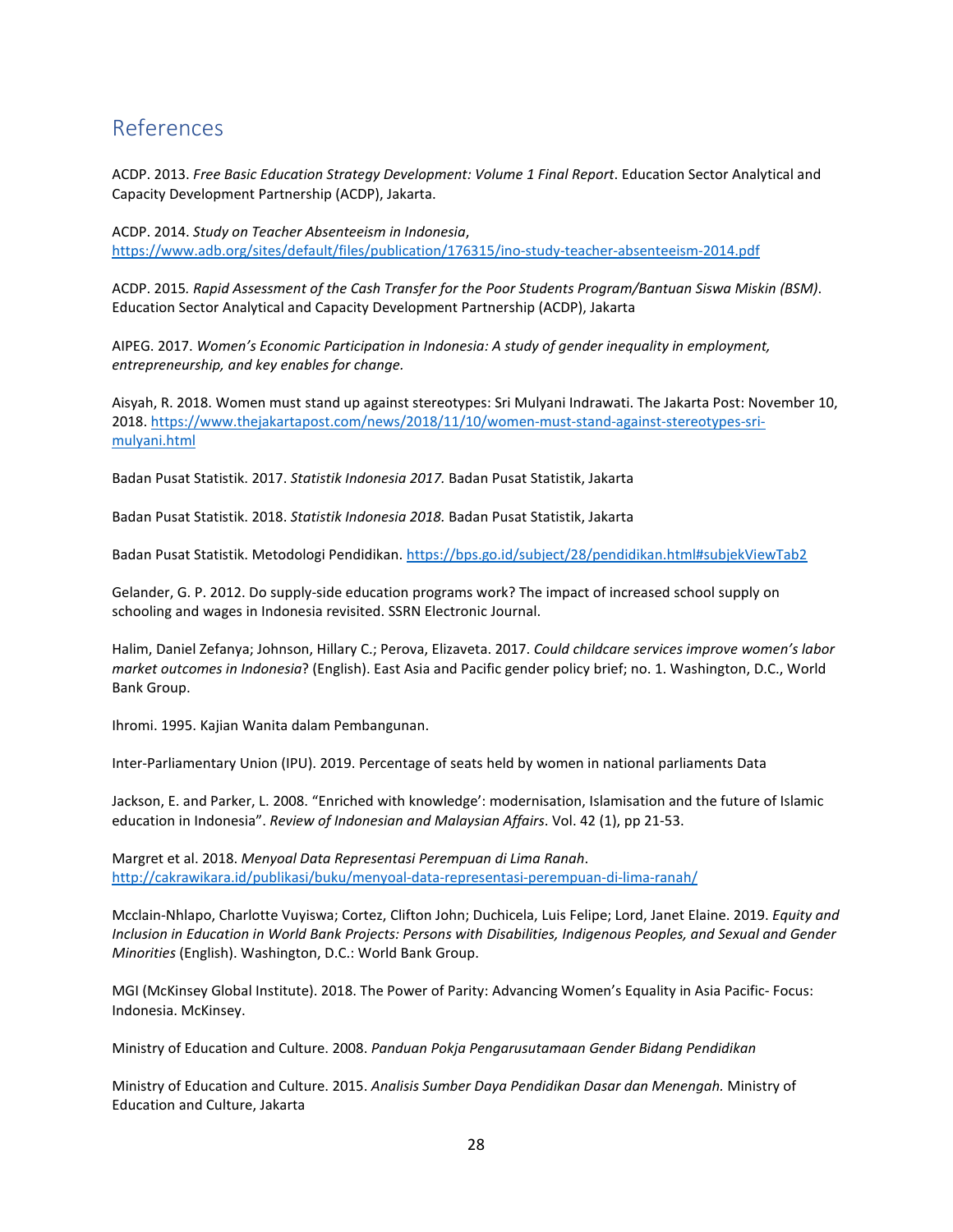Ministry of Education and Culture. 2017. Dapodik

Ministry of Education and Culture. 2017. *Overview of Education and Cultural Data 2017/2018.* Ministry of Education and Culture, Jakarta

Ministry of Health. 2015. *Perilaku Berisiko Kesehatan Pada Pelajar SMP dan SMA di Indonesia.* Ministry of Health, Jakarta

Ministry of Health. 2015. *Perilaku Berisiko Kesehatan Pada Pelajar SMP dan SMA di Indonesia.*  [https://www.who.int/ncds/surveillance/gshs/GSHS\\_2015\\_Indonesia\\_Report\\_Bahasa.pdf](https://www.who.int/ncds/surveillance/gshs/GSHS_2015_Indonesia_Report_Bahasa.pdf)

Ministry of Religion Affairs. 2015. *Statistik Pendidikan Islam 2015/ 2016.*

Ministry of Religion Affairs. 2018. EMIS

MoWECP and BPS. 2018. *Profil Perempuan Indonesia*.

MoWECP and BPS. 2018a. *Profil Anak Indonesia*.

MoWECP. 2019. "KemenPPA Luncurkan Hasil Survei Nasional Pengalaman Hidup Anak dan Remaja SNPHAR Tahun 2018". [https://www.kemenpppa.go.id/index.php/page/read/29/2123/kemen-pppa-luncurkan-hasil-survei](https://www.kemenpppa.go.id/index.php/page/read/29/2123/kemen-pppa-luncurkan-hasil-survei-nasional-pengalaman-hidup-anak-dan-remaja-snphar-tahun-2018)[nasional-pengalaman-hidup-anak-dan-remaja-snphar-tahun-2018](https://www.kemenpppa.go.id/index.php/page/read/29/2123/kemen-pppa-luncurkan-hasil-survei-nasional-pengalaman-hidup-anak-dan-remaja-snphar-tahun-2018)

Muh Bahrul Ulum (2016). *Rekonstruksi Pengaturan Pembatasan Usia Perkawinan (Studi Terhadap Persepsi, Peran Dan Strategi Pemerintah Dan Ulama Dalam Pencegahan Perkawinan Usia Dini Di Kabupaten Banyumas)*. Institut Agama Islam Negeri (IAIN) Purwokerto

Mujahid, F.N. 2019. "The Use of Academic Assessment Instruments for Students with Intellectual Disability in Special Schools". *Indonesian Journal of Disability Studies*. Vol 6(1)

Mullis, Ina V.S. et al. 2015. *TIMSS 2015 International Result in Mathematics.* [http://timss2015.org/wp](http://timss2015.org/wp-content/uploads/filebase/full%20pdfs/T15-International-Results-in-Mathematics-Grade-4.pdf)[content/uploads/filebase/full%20pdfs/T15-International-Results-in-Mathematics-Grade-4.pdf.](http://timss2015.org/wp-content/uploads/filebase/full%20pdfs/T15-International-Results-in-Mathematics-Grade-4.pdf) IEA, Boston National Exam (UN). Various years. Puspendik, Ministry of Education and Culture

OECD and Asian Development Bank (ADB). 2015. *Education in Indonesia: Rising to the Challenge*. OECD Publishing, Paris

OECD. 2015. Education in Indonesia – Rising to the Challenge. OECD. Paris.

OECD. 2015. OECD Education GPS: Indonesia Student Performance (PISA). <http://gpseducation.oecd.org/CountryProfile?primaryCountry=IDN&treshold=10&topic=PI>

Paddock, R. and Suhartono, M. 2019. She Recorded Her Boss's Lewd Call. Guess Who Went to Jail? New York Times: January 12, 2019[. https://www.nytimes.com/2019/01/12/world/asia/indonesia-sexual-harassment.html](https://www.nytimes.com/2019/01/12/world/asia/indonesia-sexual-harassment.html) PISA Data. Various years. OECD

PLAN. 2015. *Are Schools Safe and Equal Places for Girls and Boys in Asia?* [https://plan](https://plan-international.org/publications/are-schools-safe-and-equal-places-girls-and-boys-asia-0)[international.org/publications/are-schools-safe-and-equal-places-girls-and-boys-asia-0](https://plan-international.org/publications/are-schools-safe-and-equal-places-girls-and-boys-asia-0)

Population Census. 2010. Badan Pusat Statistik

Ro'fiah, Ainur. "Pengarusutamaan Gender Dalam Kebijakan Pendidikan Islam" (Gender mainstreaming in Islamic Education Policies) 2010-2014.<http://digilib.uinsby.ac.id/4280/9/Ringkasan.pdf>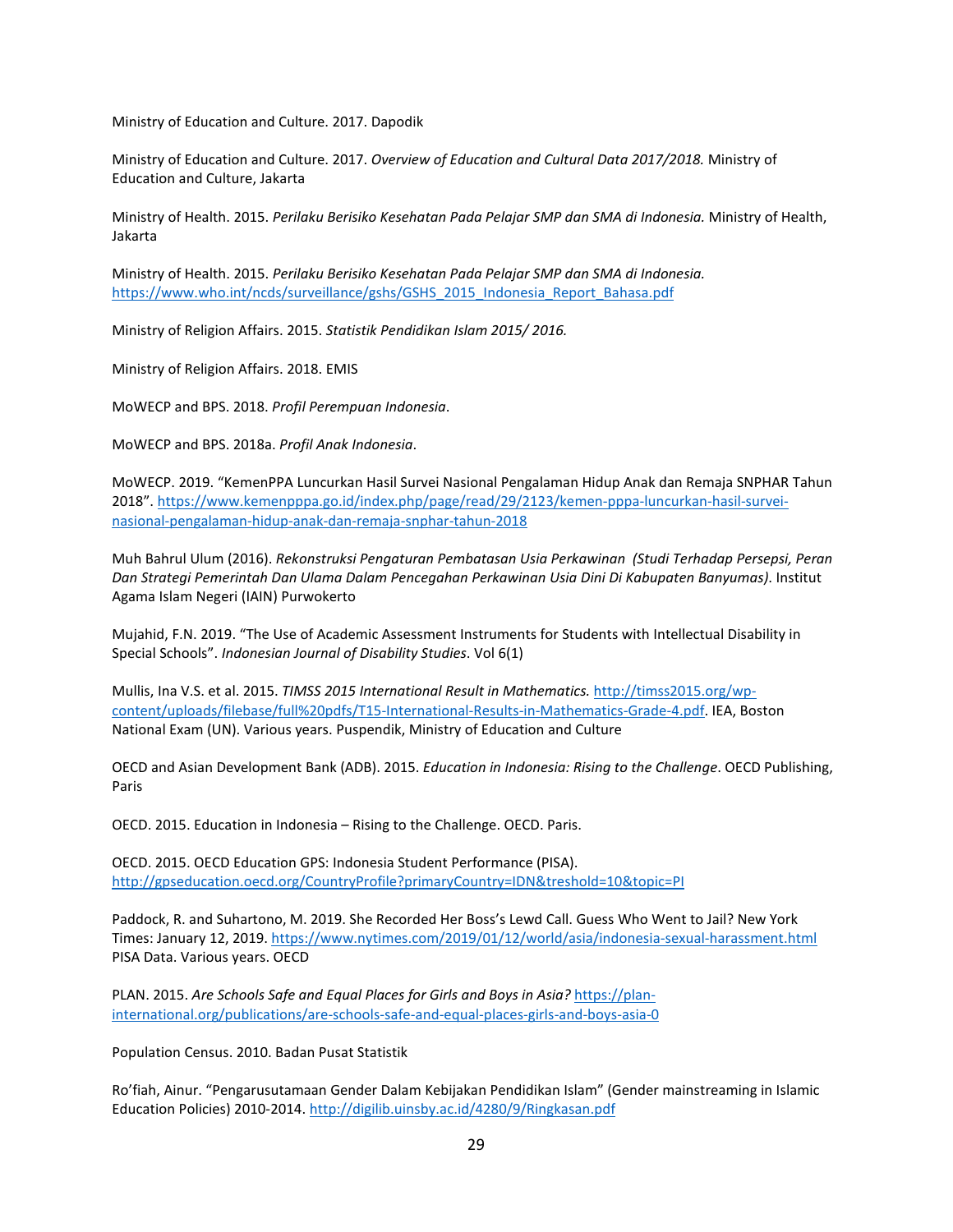Sakernas. Various years. Badan Pusat Statistik

Schaner, Simone and Simita Das. 2016. *Female Labor Force Participation in Asia: Indonesia Country Study*. ADB Economics Working Paper Series. ADB.

Sri Mulyani Indrawati and Marsudi, R. 2017. Girls' education and the future of a nation. World Bank: 3 November 2017. [http://blogs.worldbank.org/voices/girls-education-and-future-nation?CID=EDU\\_TT\\_Education\\_EN\\_EXT](http://blogs.worldbank.org/voices/girls-education-and-future-nation?CID=EDU_TT_Education_EN_EXT)

Stoet, Gijsbert and David C Geary. 2013. "Sex Differences in Mathematics and Reading Achievement Are Inversely Related: Within- and Across Nation Assessment of 10 Years of PISA Data". *PLOS ONE*. Vol. 8 Issue 3

Susenas. Various years. Badan Pusat Statistik

Tilaar H. A. R. 2015. Lahirnya Pendidik Terbuka dan Jarak Jauh di Indonesia; suatu flashback.

Total Population data[. https://data.worldbank.org/indicator/SP.POP.TOTL](https://data.worldbank.org/indicator/SP.POP.TOTL)

UNESCO & UIS. 2009. *Education Indicators Technical Guidelines.*  [http://uis.unesco.org/sites/default/files/documents/education-indicators-technical-guidelines-en\\_0.pdf](http://uis.unesco.org/sites/default/files/documents/education-indicators-technical-guidelines-en_0.pdf)

UNICEF & MoEC (forthcoming). *SDG4 Monitoring Report 2019*. UNICEF, Jakarta

UNICEF Data. Various years. UNICEF.

UNICEF. 2016. *Child Marriage in Indonesia: Progress on Pause*. [https://www.girlsnotbrides.org/wp](https://www.girlsnotbrides.org/wp-content/uploads/2016/11/UNICEF-Indonesia-Child-Marriage-Research-Brief-1.pdf)[content/uploads/2016/11/UNICEF-Indonesia-Child-Marriage-Research-Brief-1.pdf](https://www.girlsnotbrides.org/wp-content/uploads/2016/11/UNICEF-Indonesia-Child-Marriage-Research-Brief-1.pdf)

UNICEF. 2016. *Towards Inclusive Education: The impact of disability on school attendance in developing countries*.

UNICEF. 2018. *Progress in measuring global school enrollment gaps for children with disabilities*. [https://blogs.unicef.org/evidence-for-action/progress-in-measuring-global-school-enrollment-gaps-for-children](https://blogs.unicef.org/evidence-for-action/progress-in-measuring-global-school-enrollment-gaps-for-children-with-disabilities/)[with-disabilities/](https://blogs.unicef.org/evidence-for-action/progress-in-measuring-global-school-enrollment-gaps-for-children-with-disabilities/)

USAID. 2013. Prioritizing Reform, Innovation and Opportunities for Reaching Indonesia's Teachers, Administrators, and Students (USAID PRIORITS): Report on Gender Situation Analysis Related to Student Learning and Achievement[. http://pdf.usaid.gov/pdf\\_docs/PA00KKPN.pdf](http://pdf.usaid.gov/pdf_docs/PA00KKPN.pdf)

World Bank. 2013. *Inclusion Matters : The Foundation for Shared Prosperity*. World Bank, Washington DC.

World Bank. 2016. "Gender Gaps in Cognitive and Non-Cognitive Skills in Early Primary Grades: Evidence from Rural Indonesia". Washington DC.

World Bank. 2017. World Bank Education Data. <https://data.worldbank.org/indicator/SE.PRM.ENRR.MA?end=2015&locations=ID&start=1970&view=chart>

World Bank. 2018. Human Capital Project.<http://www.worldbank.org/en/publication/human-capital>

World Bank. 2018. Indonesia Human Capital. [https://databank.worldbank.org/data/download/hci/HCI\\_2pager\\_IDN.pdf](https://databank.worldbank.org/data/download/hci/HCI_2pager_IDN.pdf)